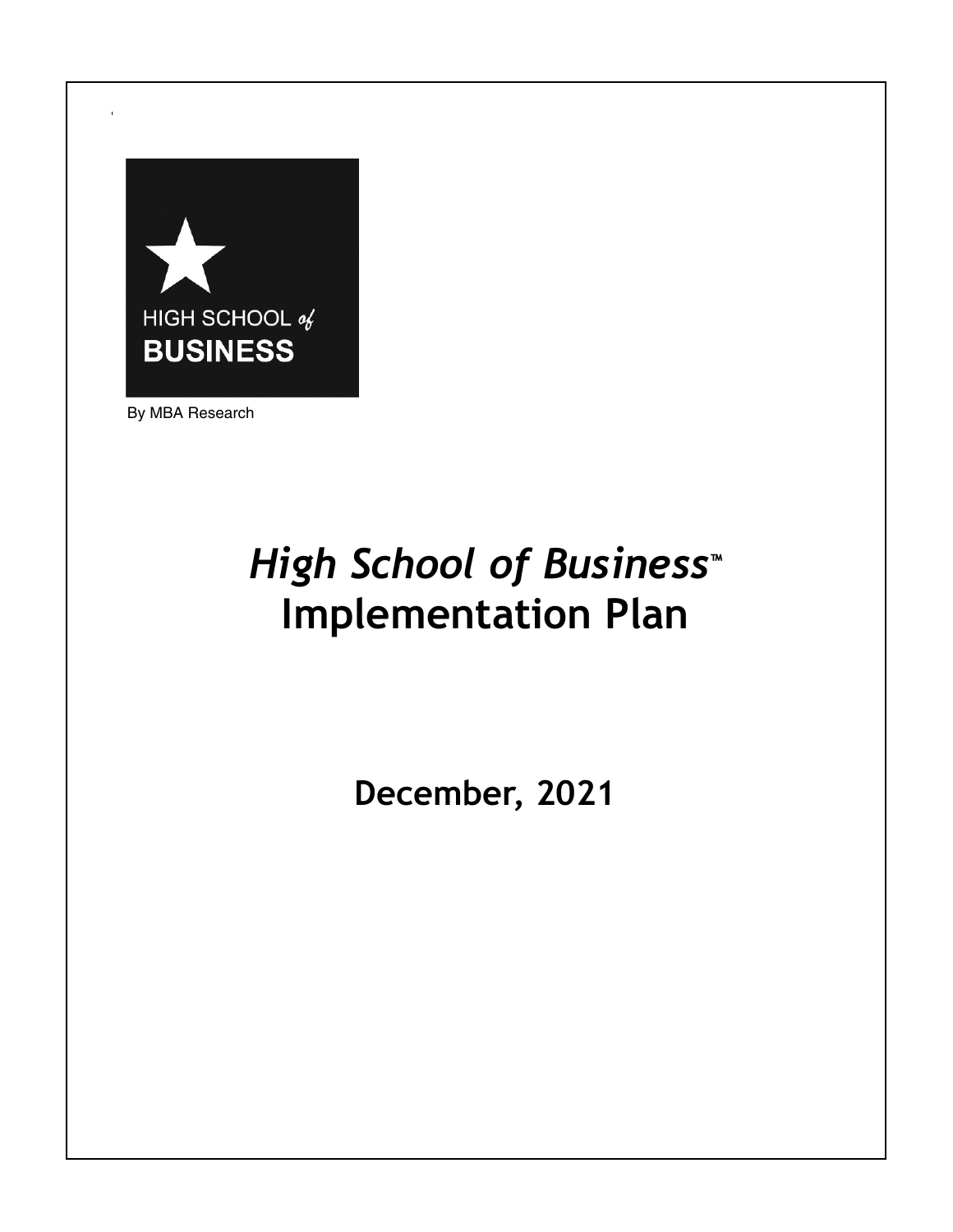

## *High School of Business™* **Implementation Plan**

By MBA Research

#### **Revised December 2021**

The successful implementation of the High School of Business<sup>™</sup> program (HSB) is crucial to the program's success. To make this process as turn-key as possible, the following planning steps have been identified. These steps have been designed for use in the year prior to the first HSB course being offered. Dates may be modified depending on your school's schedule.

#### January

#### Form Steering Team

- Identify Chair. This person will ultimately be responsible for the implementation of the program. S/He will organize Steering Team meetings, communicate with administration, ensure that the integrity of the program is upheld in the school, and serve as the primary contact with MBA Research. S/He will play the lead role in filling the Steering Team positions.
- $\blacksquare$  Positions assigned
	- ★ Chair
	- ★ High School of Business course teachers
	- ★ Counselor(s)
	- **★ Site Administrator**
	- ★ District Administrator
	- $\star$  At least two upper-level local business professionals<sup>1</sup>
	- ★ College business administration faculty representative
- Conduct kick-off meeting with Steering Team.
	- $\star$  See Appendix A for agenda ideas.
- Begin discussion of which teachers will teach which HSB courses.
- **n** Present HSB in a school-wide faculty meeting.
- Add HSB courses to scheduling materials.
- Build internal awareness of the program (see Appendix D).

1

<sup>&</sup>lt;sup>1</sup> More information regarding the importance of and recruiting for upper-level business professionals can be found in Appendices CI and C2.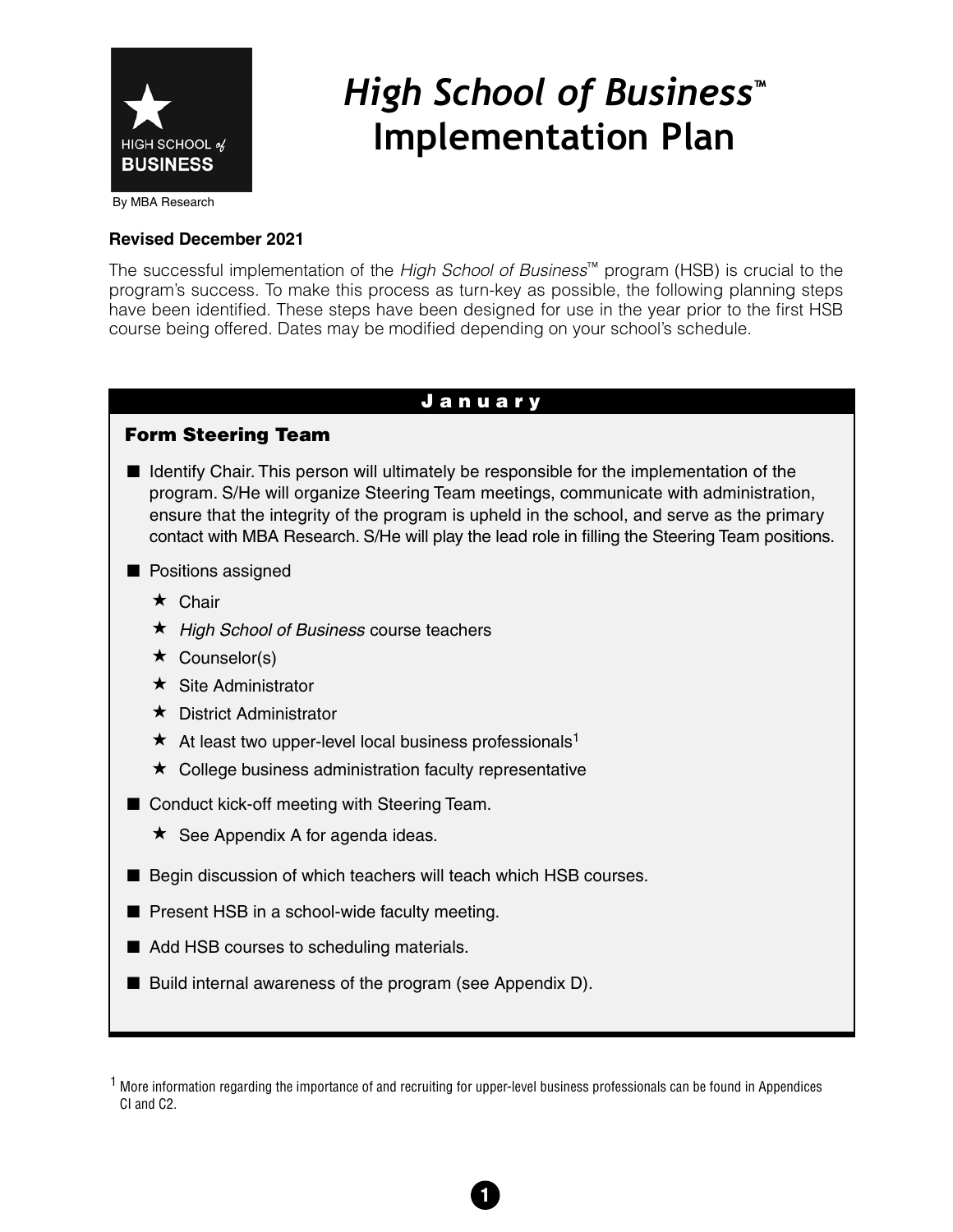## *High School of Business™* **Implementation Plan**

#### F e b r u a r y

- Distribute HSB marketing materials, including mailing HSB materials to homes of "best-fit" students (as described in Appendix C of the HSB Handbook).
- Select teacher(s) for the HSB courses that will be offered in the upcoming school year.
- Make sure that HSB students will have access to computers and the Internet for research projects.<sup>2</sup>
- Review list of suggested classroom resources (Appendix I).
- Conduct HSB Steering Team meeting.
	- $\star$  Meeting objectives
		- Assign all members to at least one subcommittee
		- Subcommittee: marketing update (as assigned in kick-off meeting agenda)
		- Subcommittee: informational sessions update
		- Guidance Counselor: scheduling update (see Appendix E)

#### M a r c h

- HSB update to School Board. Provide copies of brochures for Board Members to distribute as needed (available on website).
- Send press release (Sample D4) to local media.
- Conduct HSB Steering Team meeting.
	- $\star$  Meeting objectives
		- Identify number of students needed to fill HSB course(s). Brainstorm ideas to recruit more students if current marketing activities aren't sufficient.
		- Value-added options (see Appendix F) are discussed. Every HSB school site should offer at least one value-added option to its students. If a subcommittee has not yet formed to lead this, do so at this meeting.
- Register faculty for Summer Training Institute. Teachers who plan to teach any HSB courses in the coming school year must take Pedagogy Training (offered in the summer only) as well as course content training for each course s/he will be teaching. Be sure to check the training schedule (available at MBAResearch.org/Calendar) to see which courses are offered at the Summer Training Institute and which are offered during the training session in the fall.

 $^2$  Students will need frequent access to Microsoft Office software (Word, Excel, and PowerPoint) as well as an Internet connection during daily class activities. In addition, all courses end with an online final exam. Accommodations must be made for students to have a 100-minute block of time to take the exam.

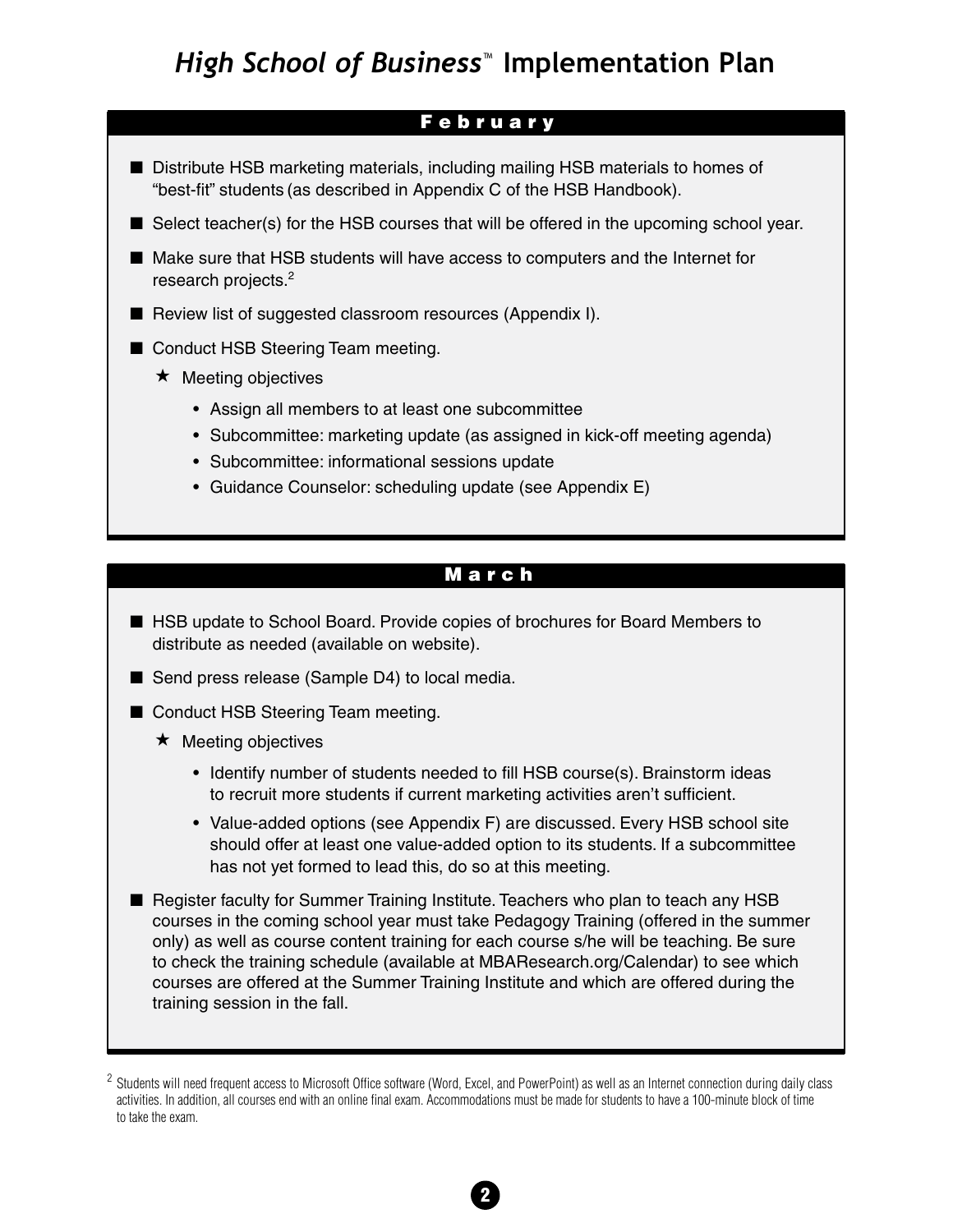#### A p r i l

- Conduct HSB Steering Team meeting.
	- ★ Meeting objectives
		- Assign subcommittee to investigate funding sources for HSB if needed. See HSB Handbook, Appendix I, for funding ideas.
		- Ensure teachers are registered for Summer Training Institute.
		- Compile list of tasks to be completed prior to start of fall semester.
- $\blacksquare$  Plan for fall kick-off. Build excitment within the HSB courses that will spill out into the school. See Appendix H for ideas.
- $\blacksquare$  Conduct additional student recruiting, if needed.

#### M a y

- $\blacksquare$  Meet with school and district administrators to communicate status of program.
- Conduct HSB Steering Team meeting.
	- ★ Meeting objectives
		- Hold counselor-led discussion on HSB recruiting and scheduling for second semester.
		- Complete plans for fall kick-off. Assign committee chair and members to finish planning and executing this event.
		- Assign subcommittee to plan follow-up event for end of fall semester. Objective is to begin building an HSB community. Use this time for teachers to continue learning about HSB, share challenges, successes, etc.

#### J u n e

3

 $\blacksquare$  Faculty teaching HSB courses in coming year attend and complete the Summer Training Institute.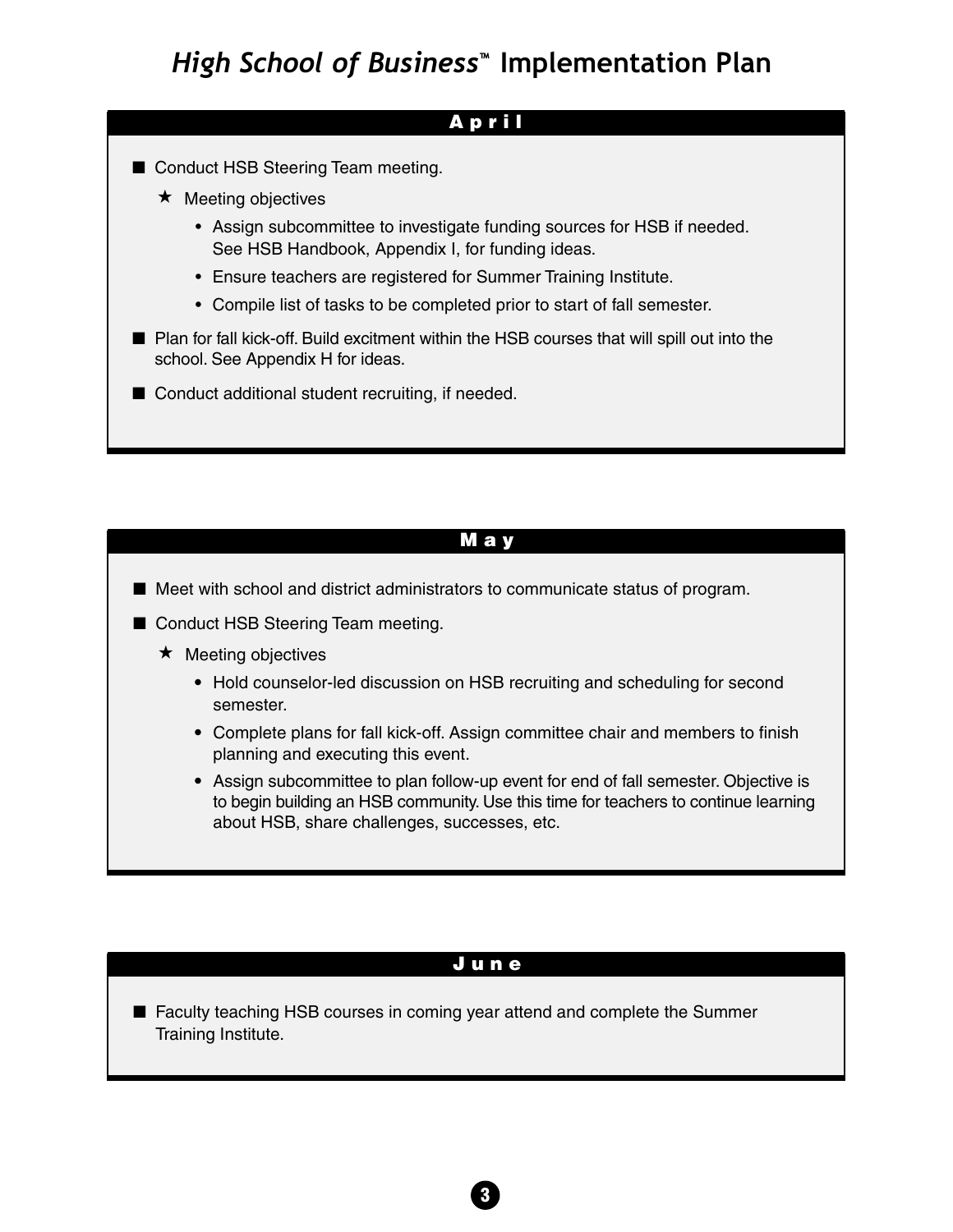#### A u g u s t / S e p t e m b e r

- $\blacksquare$  Fall kick-off
- Conduct HSB Steering Team meeting.
	- ★ Meeting objectives
		- Teachers give short presentation about what was learned at Summer Training Institute.
		- Teachers identify needs for guest speakers, oral presentation audience members, etc., for current courses. Subcommittee then assumes responsibility for locating, scheduling and confirming persons for these.
		- Counselor reports on final enrollment counts and gives update for scheduling second semester.
		- College faculty member gives report on steps for establishing college credit agreements.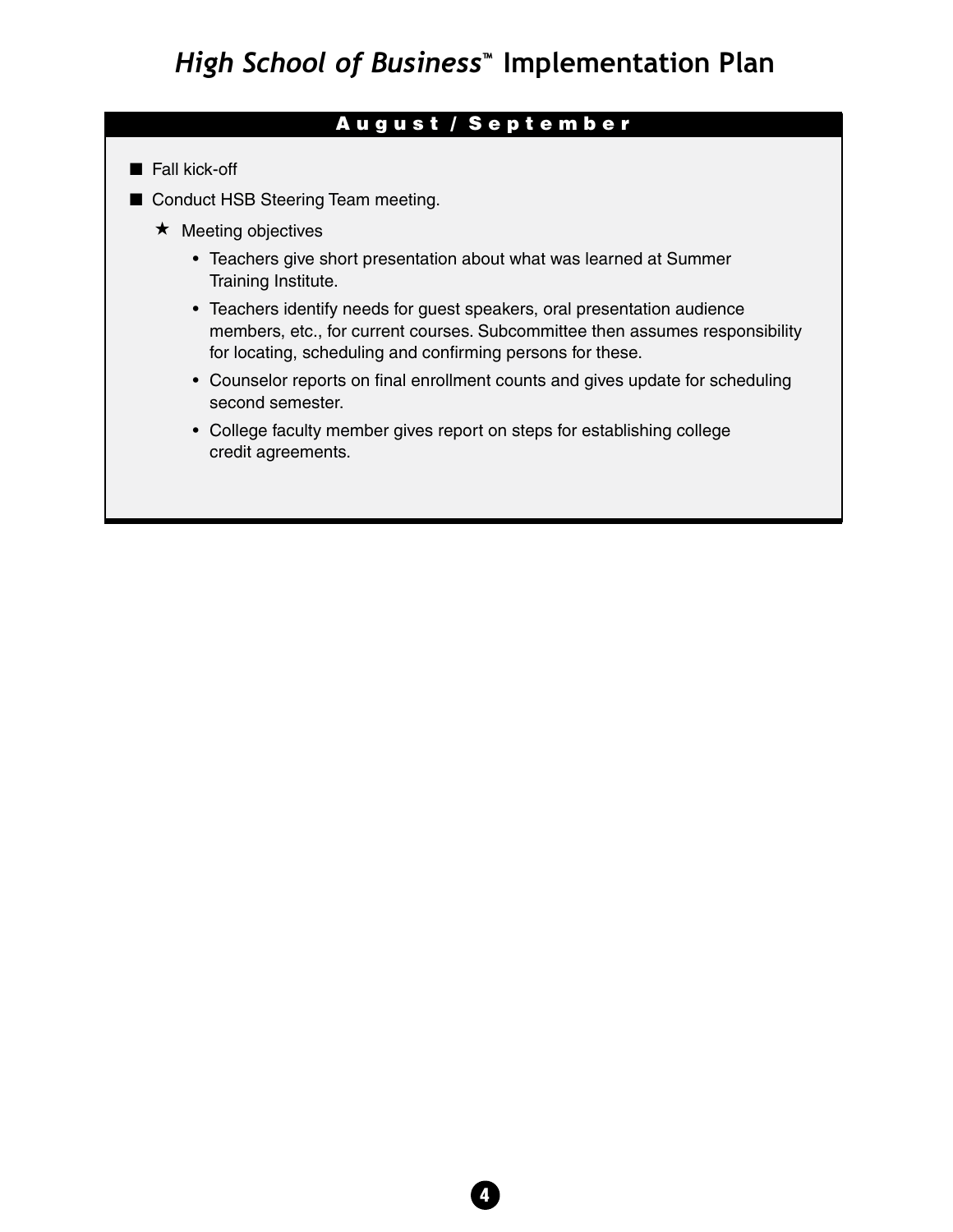

## **8 Charges for Steering Teams**

- ★ Ensure ongoing program improvement to benefit your school's students
- ★ Advise of current education needs for business professionals in the workplace
- $\bigstar$  Promote the program in its community
- ★ Promote the program in its school
- $\bigstar$  Ensure that students graduate with more than a diploma
- ★ Bring business into the classroom
- ★ Support teachers
- ★ Find observational internship opportunities for students

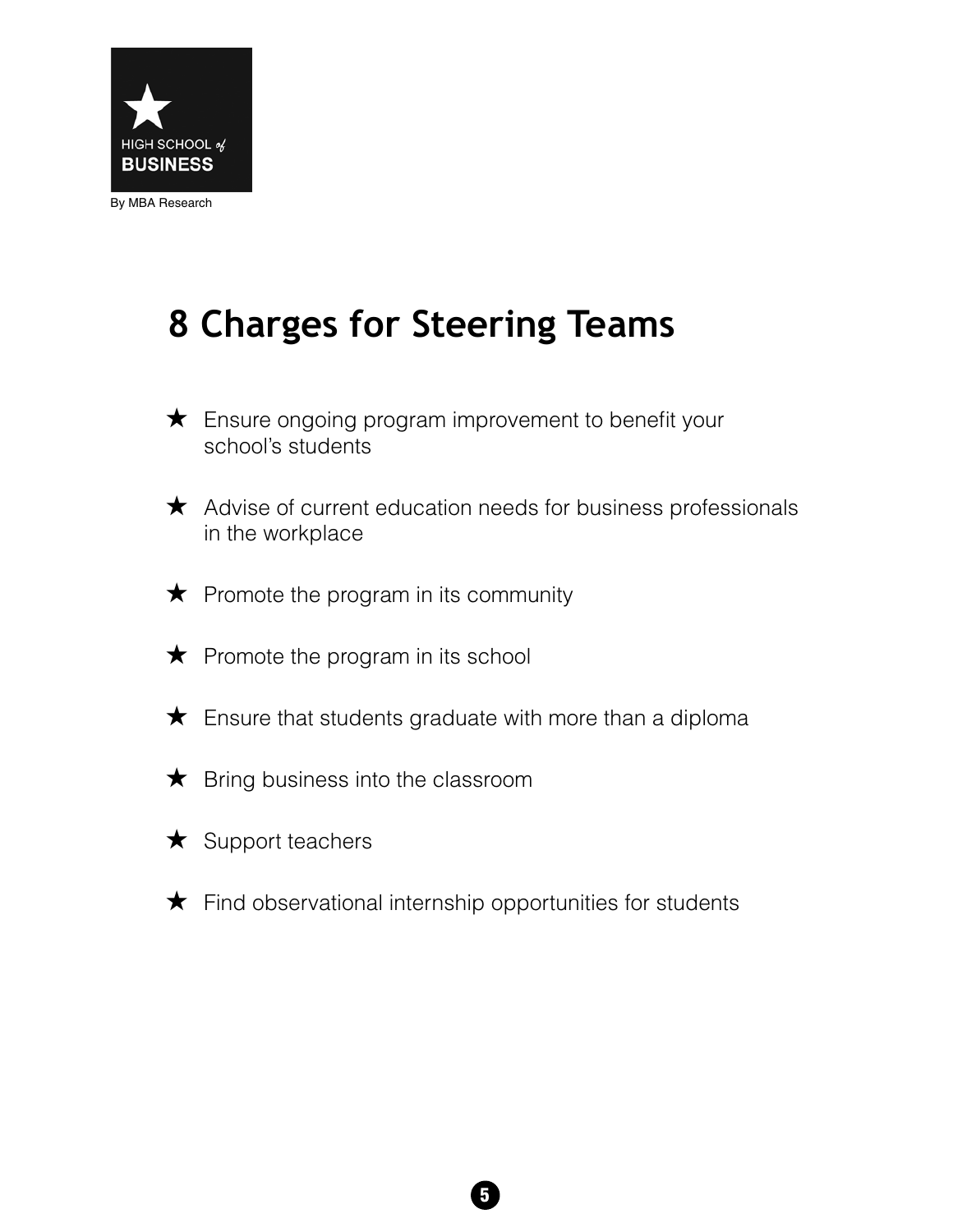#### Appendix

A

## *High School of Business* Steering Team Kick-Off Meeting

- $\blacksquare$  Meeting objectives:
	- ★ Provide program overview.
	- ★ Explain role of the Steering Team.
	- **★** Generate excitement about HSB.
	- ★ Identify subcommittees needed.

Each Steering Team meeting is organized and led by the Chair. S/He is the link between MBA Research and the school. A planning sheet is available in Appendix B for the Chair to use in tracking tasks assigned in each meeting. The Chair may choose to use an agenda similar to the following sample for the first meeting.

- $\blacksquare$  Introductions
- High School of Business Overview PowerPoint presentation
	- ★ PowerPoint presentation available on website, complete with talking points
	- ★ Distribute a packet of HSB information.
		- 8 Charges for Steering Teams
		- HSB Handbook
		- School's roll-out schedule of HSB courses
		- School's HSB application form
	- ★ Discuss the 8 Charges for Steering Teams using the notes below as a guide.

#### Mission: Actively lead and continually impove the program

#### **Charge #1: Ensure ongoing program improvement to benefit your school's students**

During each meeting, the Steering Team's overall focus should be on student benefits. What can we do through HSB that will positively impact our students? MBA Research will assist in this by providing a self-assessment survey and guided improvement-plan process to be completed during a Steering Team meeting each spring.

#### **Charge #2: Advise of current education needs for business professionals in the workplace**

Steering Team members can advise school faculty and staff of changes in college and the workforce. This may include providing updates on staffing needs in the community (e.g., a shortage of project managers), or deficits seen in college freshmen (e.g., poor oral communications skills). The Steering Team can then discuss whether students going through the program will be prepared. If not, discussion continues to develop ideas for improvements. For example, if communications deficits are cited, college faculty and business professionals could review how the program addresses these needs and, if needed, add additional opportunities for students to improve these skills. Local workforce needs fluctuations can also be reported.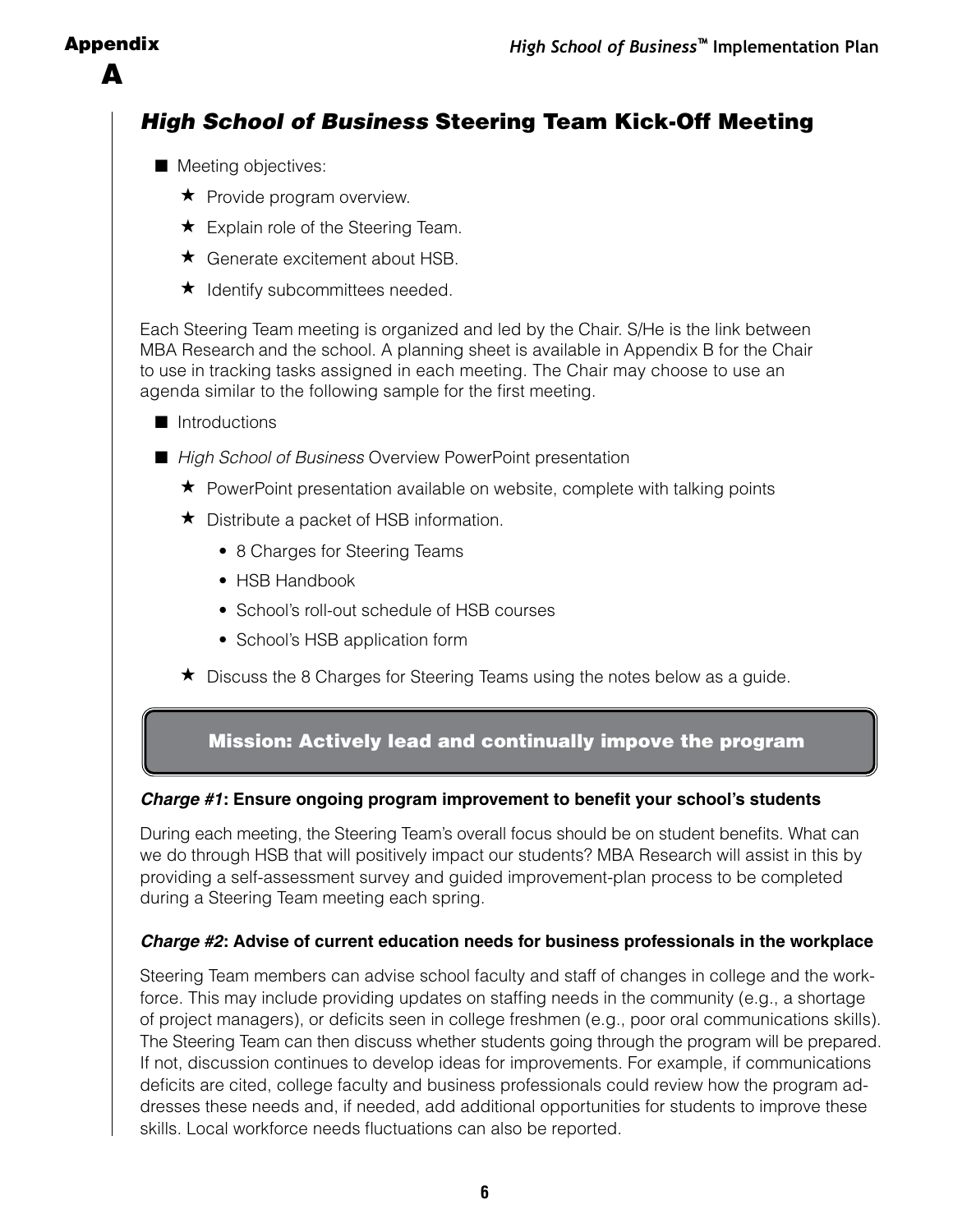#### Appendix A

#### **Charge #3: Promote the program in its community**

Starting the program is an opportunity to share your school's efforts to provide students with top-quality business administration education. The Steering Team can lead this effort. Discuss ideas for ensuring the local business, parents, business-oriented organizations, and other are aware of the program's addition to your school. Make Steering Team members aware of the marketing materials available on the HSB For Participating Schools page at [MBAResearch.org/](http://MBAResearch.org/ForParticipatingSchools) [ForParticipatingSchools.](http://MBAResearch.org/ForParticipatingSchools) Most of these are free.

#### **Charge #4: Promote the program in its school**

Building awareness within the school is absolutely crucial in the early years. Students, parents/ guardians, and school faculty and staff must be aware of the program and its benefits. Appendix D of this handbook provides ideas for doing this, including letter templates to send to prospective students and their parents.

Counselors and teachers outside the business/marketing education department play a key role in identifying students who can benefit from the program. Use career interest survey data to identify students with aptitude/interest for business. Ask other faculty to identify students that naturally take a leadership or coordinator role in their classrooms or extra-curricular activities.

Invite Steering Team members to participate in student recruitment. Join school staff at information booths, meetings with rising  $8<sup>th</sup>$  graders and their parents/guardians, etc.

Consider purchasing *High School of Business* promotional items to distribute. The Steering Team can choose to raise funds or ask businesses to donate items with the High School of Business logo. This may include student-focused items, such as pens, carabiners, or drawstring knapsacks. You may also choose to purchase items for parents and community members. Although MBA Research does not sell promotional items, schools are encouraged to create their own using the High School of Business logos provided in each school's welcome packet as well as in the direct download version of each course guide.

#### **Charge #5: Ensure that students graduate with more than a diploma**

Students who complete High School of Business have worked hard to learn advanced-level materials. They have made a significant commitment to their education. In return, it is important that your school have in place value-added options (e.g., college credit) to reward their efforts. Appendix F of this document has a list of possible value-added options.

Start the process by asking the sub-committee to examine the value-added options and report back to the Steering Team. The sub-committee then works to develop easy-to-use procedures and materials to assist students in taking advantage of each value-added option.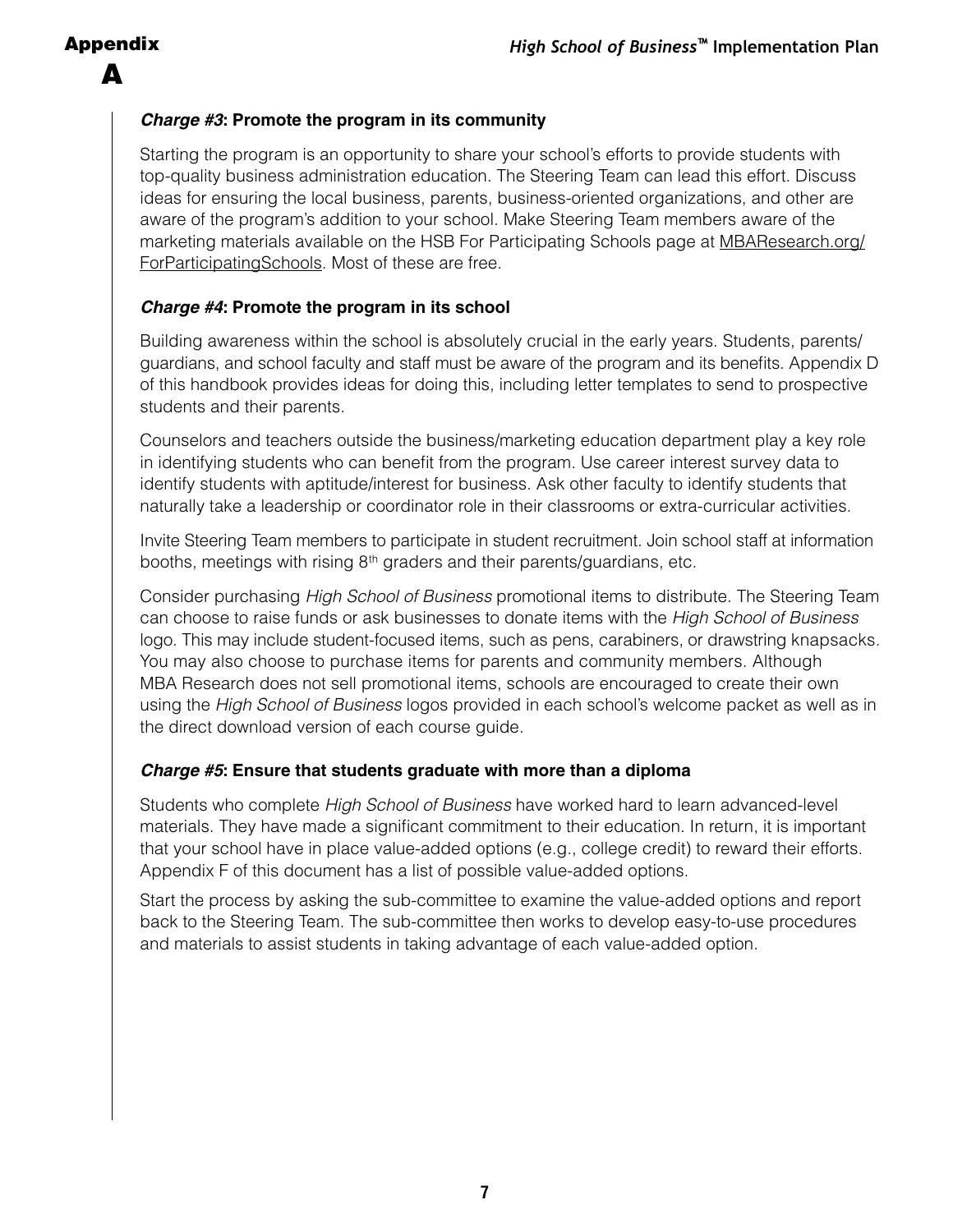#### Appendix

A

#### **Charge #6: Bring real business into the classroom**

Emphasize the real and relevant aspects of the High School of Business program. Students are energized by advice from business professionals. Participation from local business professionals is written into each HSB course. The Steering Team will be asked to find and/or fill those roles. Ideally, a member of the Steering Team volunteers to find these speakers on behalf of the teacher. Within each course guide is a Project Needs document that the teacher can provide to the Steering Team in advance.

#### **Charge #7: Find observational internship opportunities for students**

During the senior year or summer prior, each HSB student completes a 20-hour observational internship with a local executive. The Steering Team is responsible for finding internship hosts. Although these are likely three years away from your first year in the program, it is suggested that a list of hosts be started immediately and added to at each meeting. Ideally, a Steering Team member takes responsibility for this list.

#### **Charge #8: Support teachers**

Teachers joining HSB will be challenged with a new style of teaching (project-based learning) as well as high-level content for six to eight new courses. The first years in the program will feel like their first years of teaching. As a Steering Team, it is your responsibility to support them in all ways possible. Be sure this includes a leadership role in the charges described above. In short, the program is not designed for the teacher to take the lead on the areas outside of the classroom. All members of the Steering Team must be willing to take an active role in running the program.

Help each Steering Team member understand their role through the use of sub-committees. Guest speakers, community marketing, value-added options, and observational internships could each be the responsibility of a sub-committee that reports in at each Steering Team meeting.

Also consider asking a Steering Team member to serve as the group's secretary. S/He becomes responsible for taking meeting minutes, sending meeting reminders, coordinating food (if applicable), etc. The secretary may even choose to take his/her role a step further by creating a website or a wiki for the group.

- $\blacksquare$  Counselor gives information about scheduling (see Appendix E).
- $\blacksquare$  Set permanent meeting date and time.
- Distribute Subcommittee Preference Survey, modifying as necessary (see Appendix J).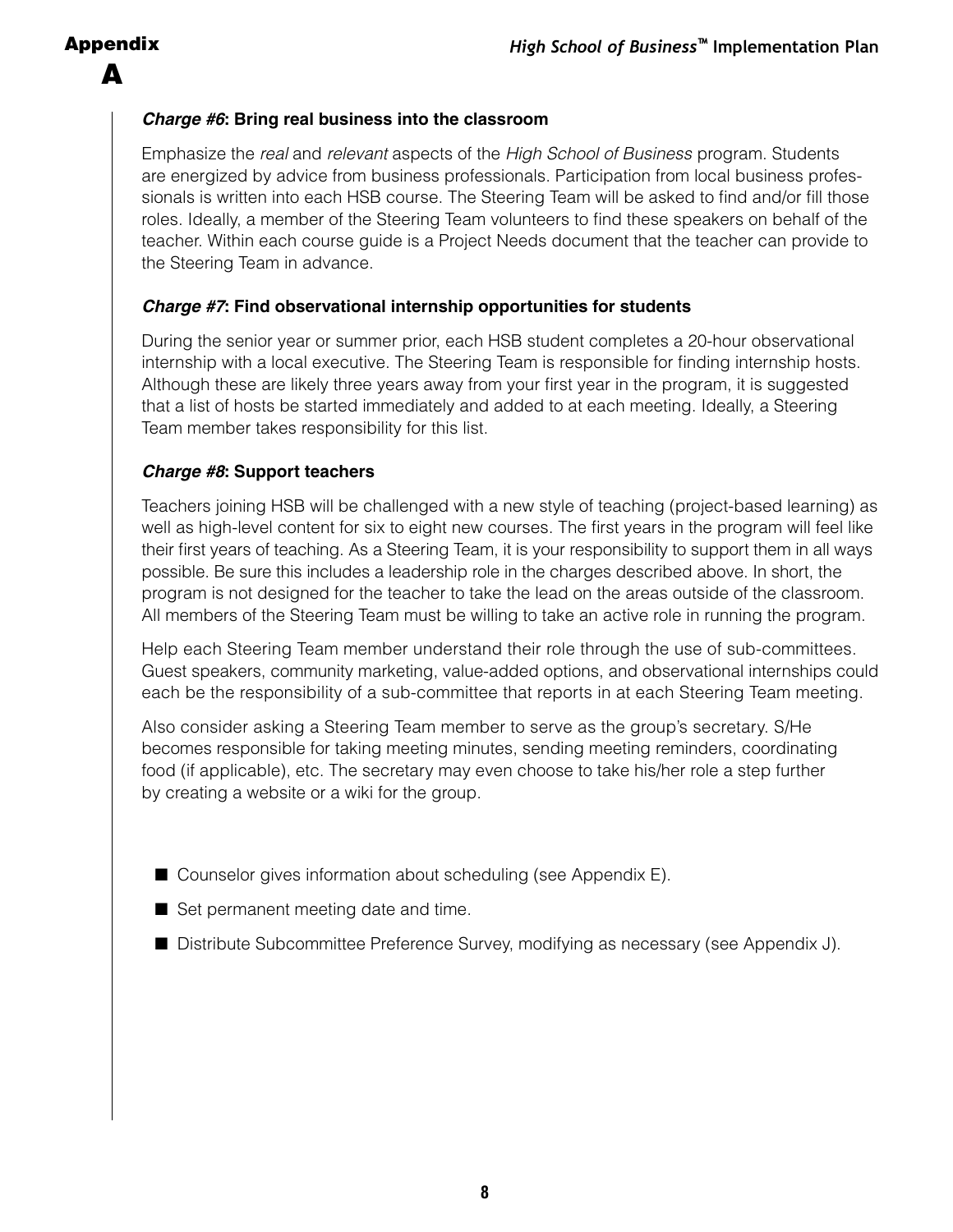## B

## Project Management Plan

Note: This is used by HSB students to plan and track each project in the program. Your Steering Team may choose to use this as well. This document serves as a planning guide and status report.

## **Members of my group Project Name Project Objective Who is a confinent Resources** a consider a vertical Date in V<br>
<u>Sponsible Beeded Bue Status Turned in</u> box **Task Responsible Needed Due Status Turned in box** ❏ ❏ ❏ ❏ ❏ ❏ ❏ ❏ ❏ ❏ ❏

#### **Project Planning Guide and Status Report**

Team Signatures: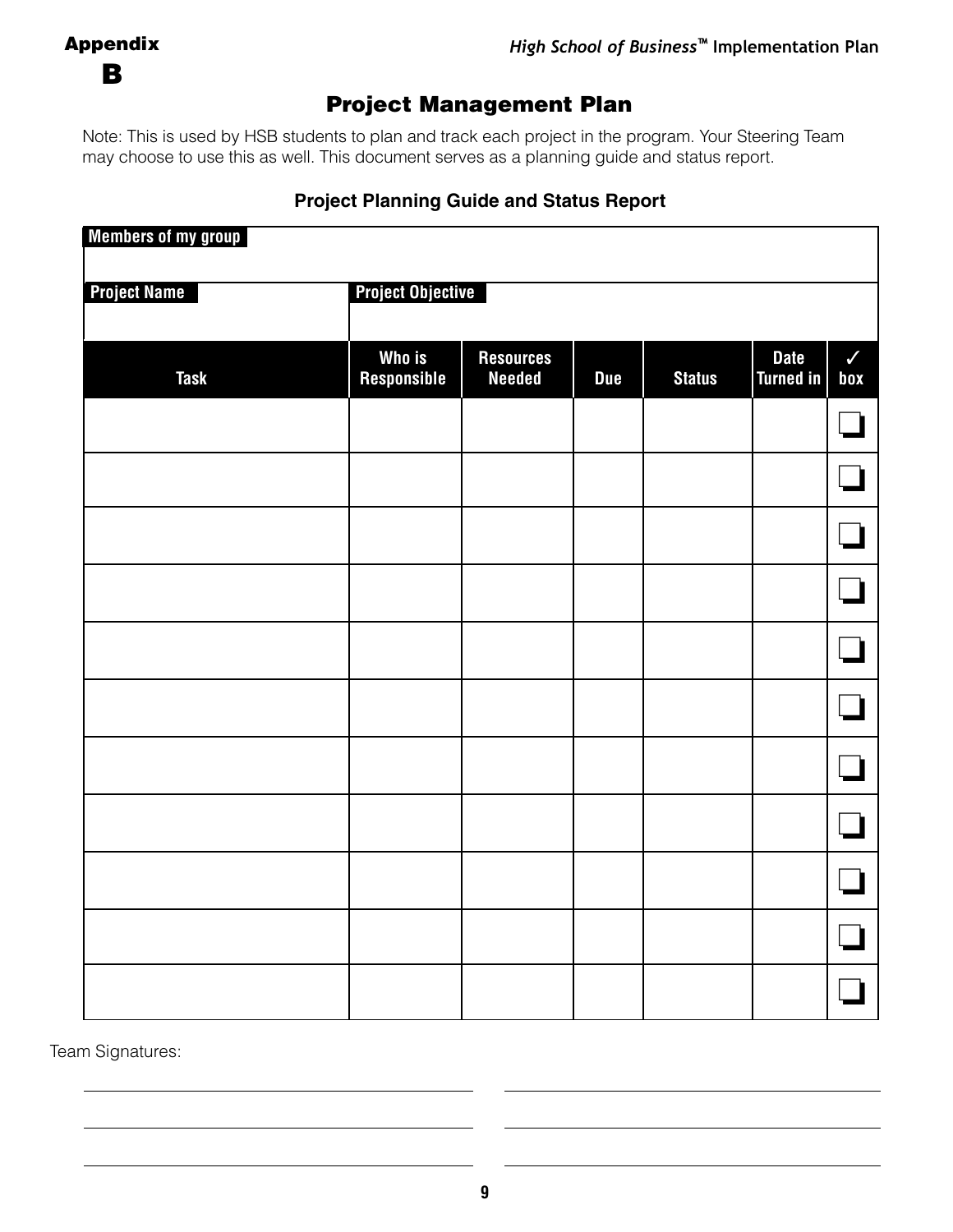## *High School of Business* Steering Team The Important Role of Business Professionals

#### **A dose of the business world**

Business professionals are important to High School of Business in many ways:

- Inject the "real world" into program decisions
- Offer wisdom based on years of business experience
- Serve as a link to the community
- Provide a source of contacts for guest speakers, projects, and internships

The benefits above are derived from professionals with years of experience and a variety of increasing work responsibilities. For this reason, *High School of Business* Steering Team members should be high-level professionals who have managerial responsibilities.

### **Inviting business professionals to join**

High School of Business is designed to position students to excel in college business administration programs. This is a mission that is important to business professionals for two reasons: a) they may themselves be business school graduates and feel a kinship with others choosing that career path, and b) they are interested in hiring the best and brightest business school grads. Many will fit into both camps. High School of Business is a program that gives business professionals a chance to make a difference in education today. This should not be a hard sell. The best Steering Team members are those who identify with and are passionate about the mission of High School of Business.

Providing sufficient information about High School of Business and the responsibilities of being on the Steering Team is important. The following tools may be used when inviting business professionals to join:

- High School of Business brochure (available at [www.MBAResearch.org/HSB](http://www.MBAResearch.org/HSBMarketing)Marketing)
- High School of Business letter of invitation (sample attached; also available on the website)
- Steering Team Chair's contact information

Be selective when choosing candidates for your Steering Team. Business professionals are a very important part of High School of Business. Those who are too busy to attend most meetings or assist in decision making will leave a gap in your Steering Team. But those who want to make a difference in business and marketing education can bring energy and enthusiasm to the program.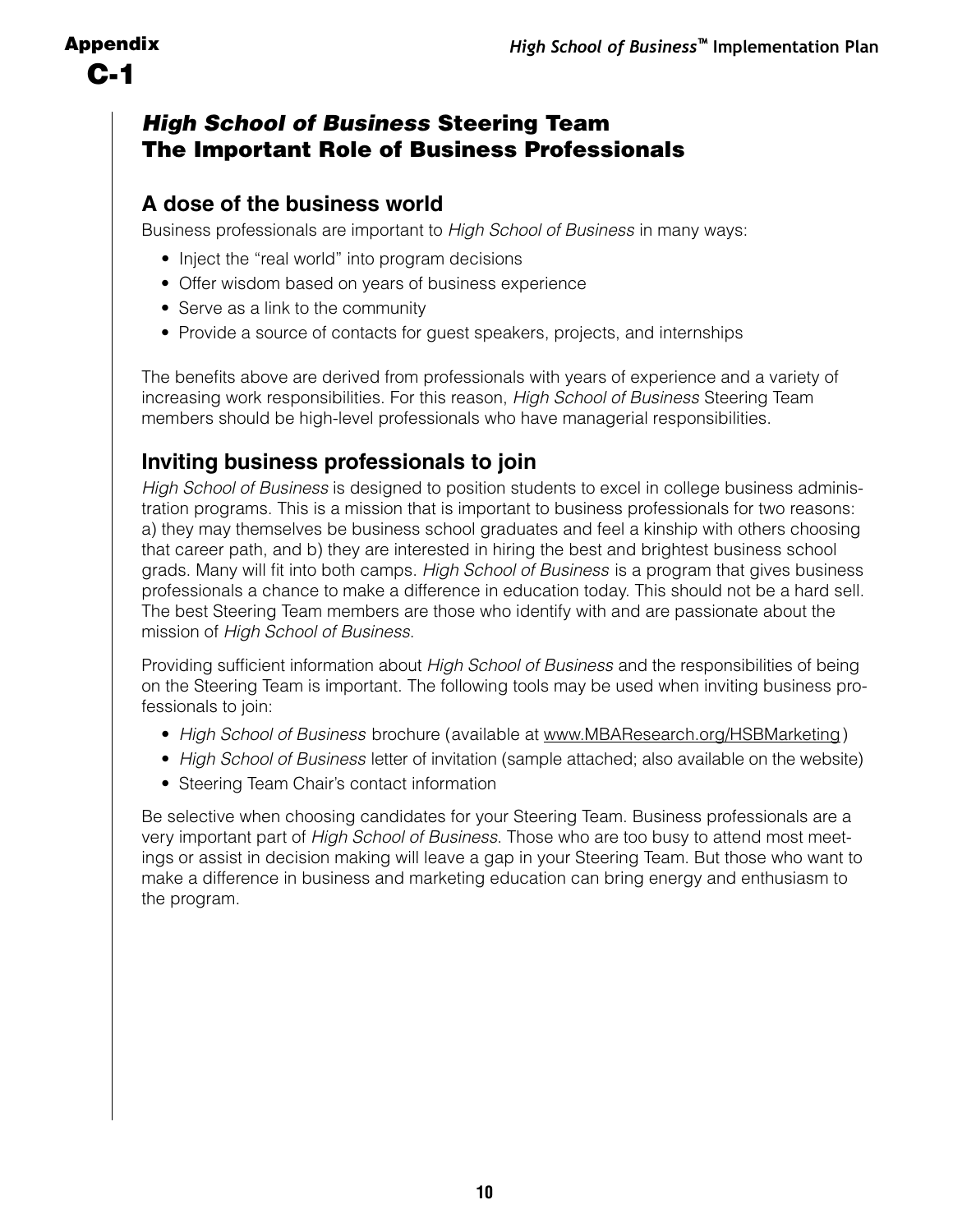| HIGH SCHOOL of<br><b>BUSINESS</b><br>By MBA Research                                                                                                                                                                                                                                                                                                                                                                                                                                                                                                                                                                                                                                                                                                                                                                                                                                                                                                                                   |
|----------------------------------------------------------------------------------------------------------------------------------------------------------------------------------------------------------------------------------------------------------------------------------------------------------------------------------------------------------------------------------------------------------------------------------------------------------------------------------------------------------------------------------------------------------------------------------------------------------------------------------------------------------------------------------------------------------------------------------------------------------------------------------------------------------------------------------------------------------------------------------------------------------------------------------------------------------------------------------------|
| Date                                                                                                                                                                                                                                                                                                                                                                                                                                                                                                                                                                                                                                                                                                                                                                                                                                                                                                                                                                                   |
| Dear Mr./Ms.                                                                                                                                                                                                                                                                                                                                                                                                                                                                                                                                                                                                                                                                                                                                                                                                                                                                                                                                                                           |
| High School is excited to announce our participation in High School<br>of Business <sup>™</sup> —a challenging business administration program that prepares students<br>to excel in college business programs. Students in High School of Business will<br>experience a project- and problem-based learning environment in which they solve<br>complex business problems. For example, they will understand how academics are<br>used in the "real world" by drawing on their math skills to analyze financial reports and<br>their English skills to present innovative new products during classroom presentations.<br>As always, we are striving to provide the best possible education for our students.<br>We believe that High School of Business offers this. A major part of the High School<br>of Business program is a Steering Team, comprised of teachers, administrators, guid-<br>ance counselors, college faculty and area business professionals. We believe that you |
| would be a valuable addition to our Steering Team. Your business experiences will help<br>us to keep the program current and relevant to the business world.                                                                                                                                                                                                                                                                                                                                                                                                                                                                                                                                                                                                                                                                                                                                                                                                                           |
| As a Steering Team member, we ask that you attend monthly meetings, provide guidance<br>as we implement and maintain the program, serve as a link between ________<br>High<br>School and the business community, and function as the Team's advocate for continu-<br>ously improving the program.                                                                                                                                                                                                                                                                                                                                                                                                                                                                                                                                                                                                                                                                                      |
| We hope that you are as passionate as we are about this opportunity to make a<br>difference in the futures of our students. Please call me at the number below to talk<br>more about the program.                                                                                                                                                                                                                                                                                                                                                                                                                                                                                                                                                                                                                                                                                                                                                                                      |
| Sincerely,                                                                                                                                                                                                                                                                                                                                                                                                                                                                                                                                                                                                                                                                                                                                                                                                                                                                                                                                                                             |
| High School of Business Steering Team Chair<br>Phone: ____________<br>Email: _____________                                                                                                                                                                                                                                                                                                                                                                                                                                                                                                                                                                                                                                                                                                                                                                                                                                                                                             |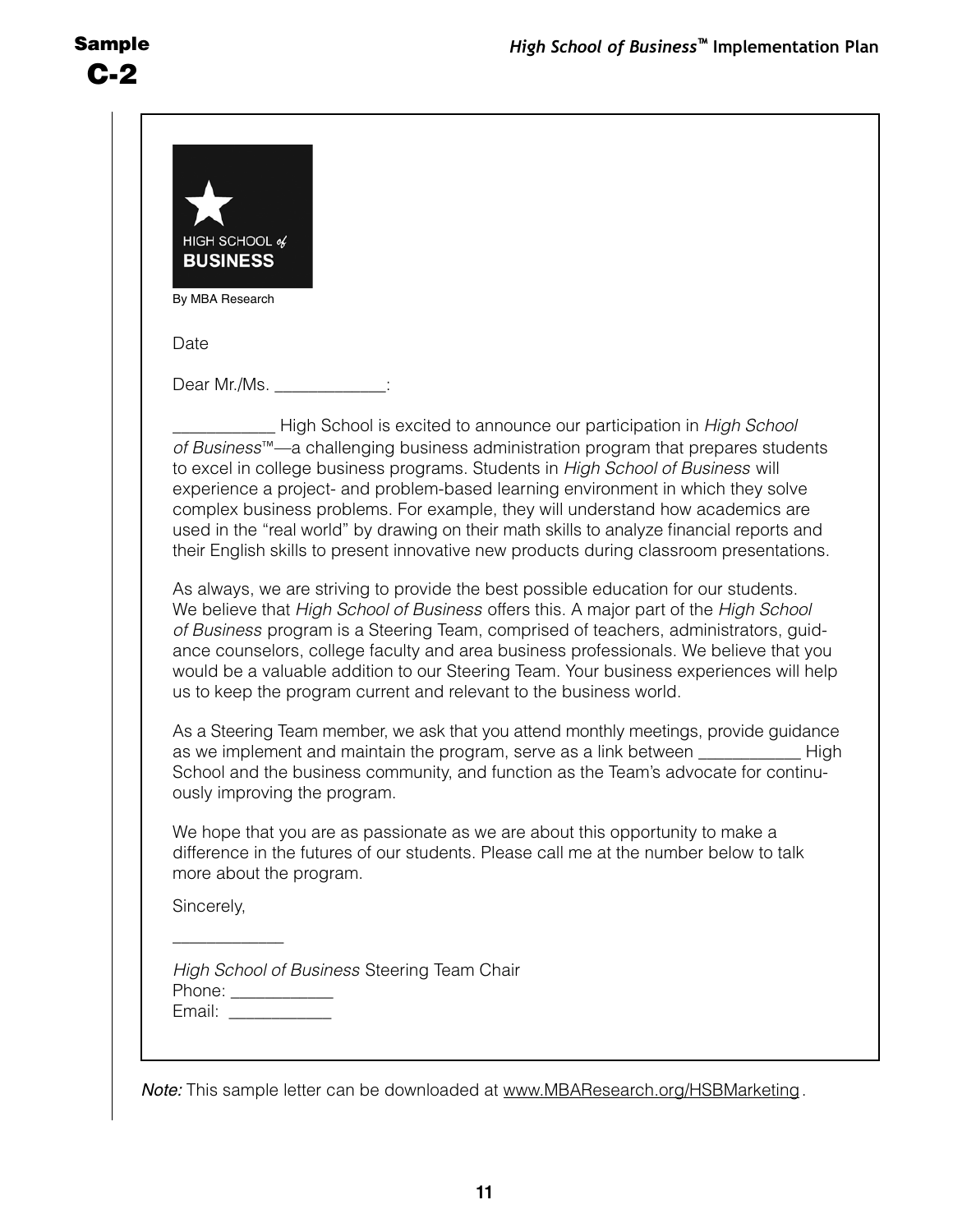#### Appendix D



By MBA Research

## In-School Marketing

The High School of Business program is not available in many locations. Do the students at your school know that? Have they heard about High School of Business at all? Here's how to make sure the word is spread about the opportunities available for them.

**Step 1**—First things first—the main message. Let students know that High School of Business is designed to…

- ★ Challenge them with complex business projects and problems.
- ★ Make learning fun through hands-on projects.
- ★ Prepare them for the demands of a college business administration program.
- ★ Bring relevance to math, English and social sciences skills learned in previous courses as they are used to solve complex business problems.
- ★ Build relationships with local business executives through guest-speaking appearances, end-of-project presentations, an observational internship, etc.

**Step 2—Hitting your target with marketing tactics. There are many ideas listed here. Be creative** and add some of your own. The idea is to choose what works best at your school. And remember to include the Steering Team in your student recruitment. The counselors, administrators, teachers, and business professionals in that group can each play a role in developing the recruitment plan and putting it into action.

**n Informational presentations.** Target classes that contain students likely to participate in High School of Business. These classes may include college-prep math, Honors English, and business or marketing courses. The guide "Explaining High School of Business" (Appendix K) has been created to make it easy for you to talk about the program. In addition, there is a PowerPoint presentation available at [www.MBAResearch.org/HSBM](http://www.MBAResearch.org/HSBMarketing )arketing. Be sure to distribute High School of Business brochures (see below) and provide contact information.

■ High School of Business brochures. There are two High School of Business brochures available. One targets students and the other is aimed at school personnel and parents. Be sure to have copies of the student brochure available. These are also useful to distribute at the registration events your school holds to inform students about scheduling for the upcoming semester. Both brochures can be accessed and printed from the High School of Business website.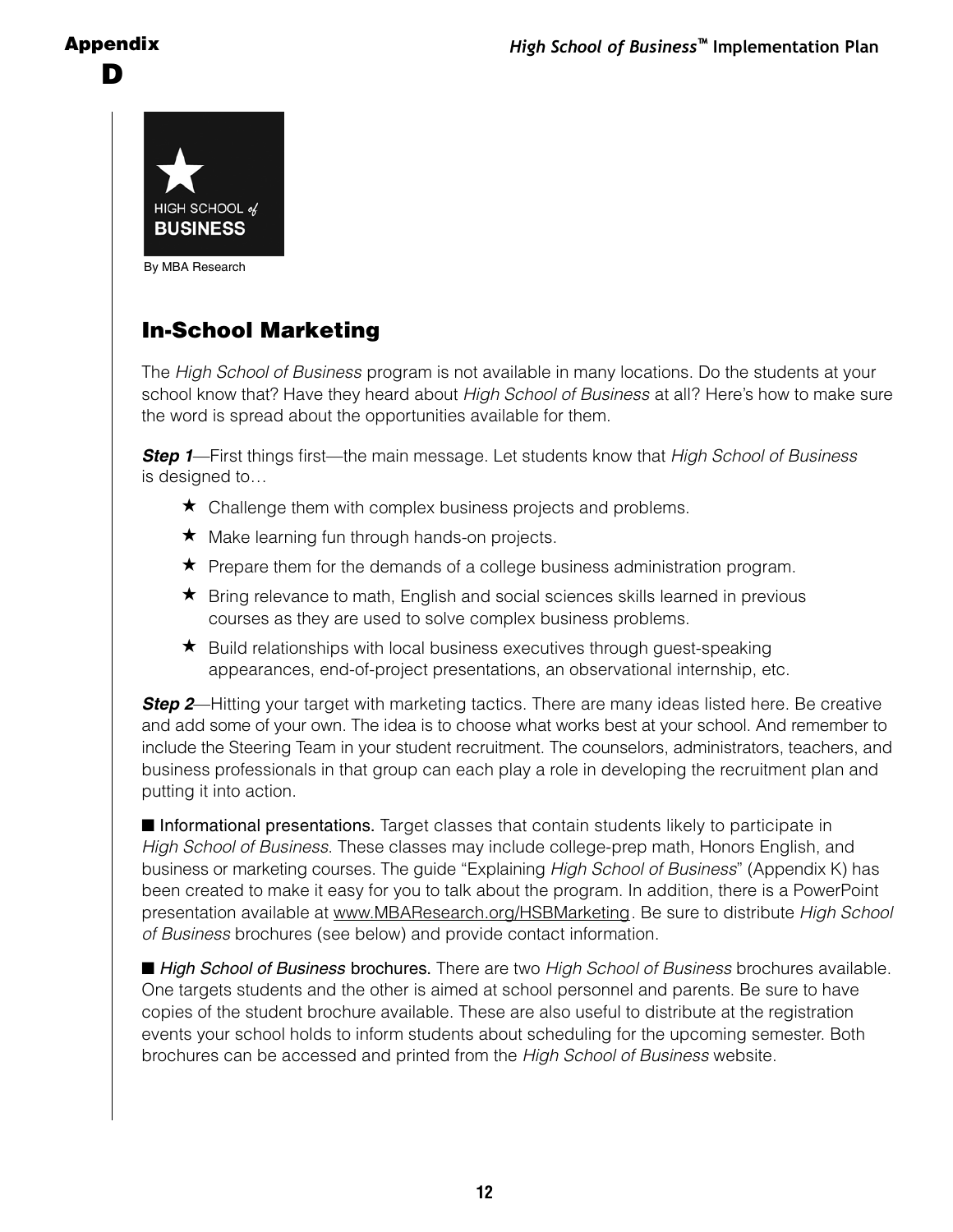#### **In-School Marketing (cont'd)**

**n** Invitation-only field trips. These trips are beneficial in many ways, including student exposure to a local business or college, reinforcement of the program's emphasis on real business problems and projects, building relationships with local business executives, etc. Here are some ideas for organizing the trip.

- ★ Invite likely student-candidates. The criteria used are up to you, but may include GPA, career interests, current course participation, etc.
- $\star$  Take students to a local college or business. The goal of the trip is to inspire the students to think about their futures and how high school choices provide the groundwork for college and career success.
- ★ Tell parents/guardians. On permission slips, be sure to let parents/guardians know that their student was chosen as a possible candidate for a new accelerated program.
- ★ While on the field trip, share with the students how High School of Business can prepare them for college and career. Provide brochures, contact information, and next steps for joining the program.

**n Information booth.** Set up a booth in the cafeteria during lunch or in other high-traffic areas. Be sure to have brochures and other information on hand. You may want to have interested students schedule follow-up appointments with you or a High School of Business teacher.

**E** School display case. Include student work, items with the High School of Business logo (see next page), contact information, etc.

■ School website. Announce the selection of your school. List why and how to join. Include a link to the HSB national website.

**n Designate a High School of Business Week.** Some ideas for activities during the week include

- ★ Raffle for students submitting cards for more information
- ★ Quotes from famous business persons during daily school announcements

■ 8th grade counselors. As you know, 8th grade students have many important scheduling decisions to make as they prepare to enter high school. Be sure that the information about High School of Business is shared with the 8th grade counselors. The PowerPoint presentation (available on the website) is a good tool for this. Leave them plenty of the High School of Business student brochures to distribute.

■ 8th grade events. Contact your 8th grade guidance counselors to find out what activities are planned for informing students about life as a high school student. Ask to present the program at these activities. Even better, let your current High School of Business students lead the presentation. Don't forget to take High School of Business brochures and contact information.

To capitalize on these events, try holding an HSB information session 30 minutes prior. Send invitations to parents and serve coffee and cookies.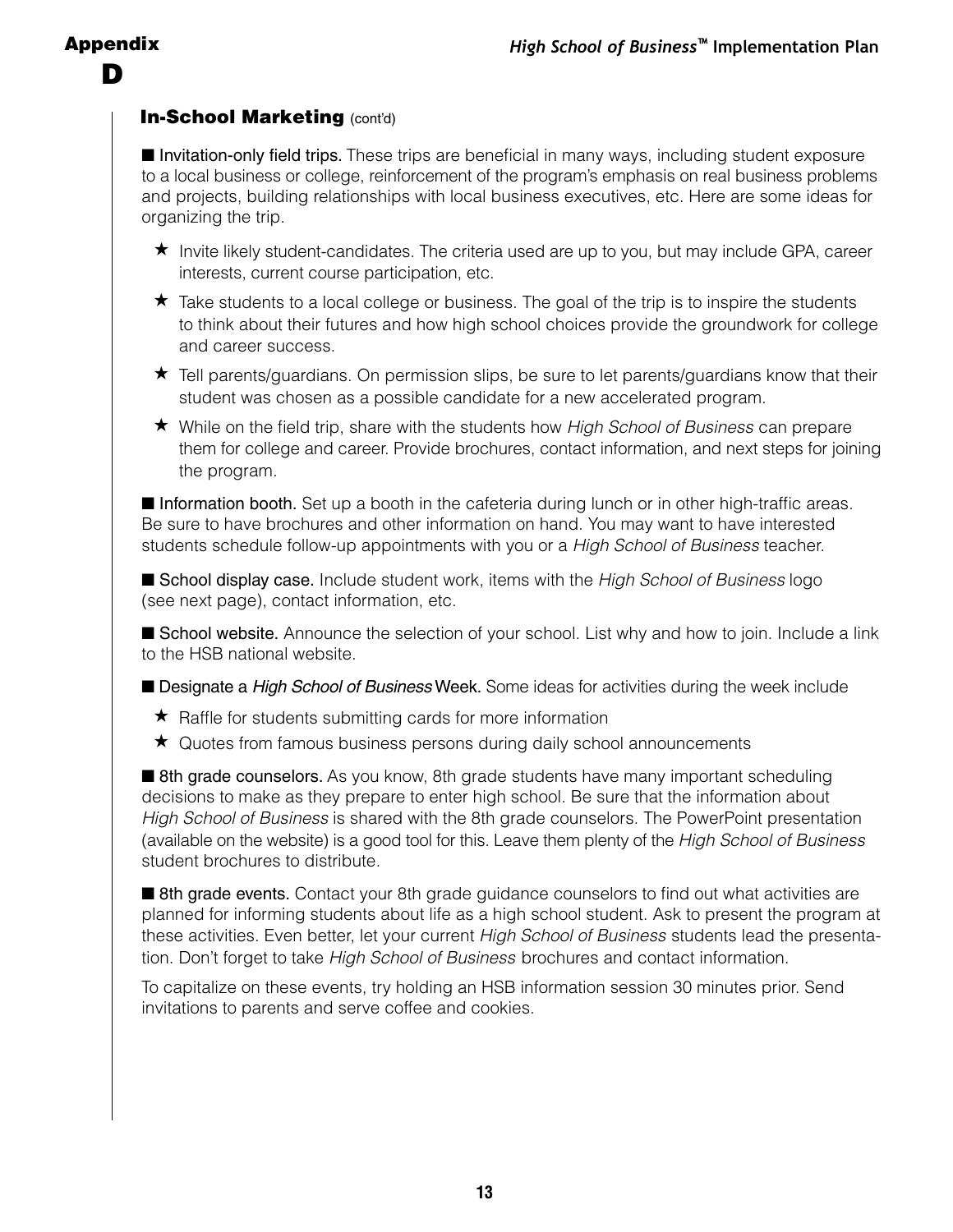#### Appendix D

#### **In-School Marketing (cont'd)**

■ High School of Business logo items. Gaining program visibility in a media-crowded world is hard. To assist in keeping your *High School of Business* program top-of-mind with students, guidance counselors, parents, etc., you can download High School of Business logos to use for creating your own flyers, T-shirts, business cards, and other promotional items! Download the logos at [MBAResearch.org/HSBLogos](http://MBAResearch.org/HSBLogos).

**n** Peer Pairs. If this isn't your first year in the High School of Business program, consider establishing Peer Pairs. It's simple. Just team-up a veteran High School of Business student with a new student or one who is seriously considering joining the program. There's no better way to build your program than by encouraging your current and former students to pass the word.

■ A personal invitation. Send a letter inviting students to find out more about the program. You may want to draft versions for honor roll students or those referred by teachers (see sample letters on pages D1–D3).

■ Student recommendations. Ask current students (or those who have expressed interest) to provide a list of referrals. Send a letter and a brochure to the home of each student referred (see sample letter on page D2).

**n** Get parents involved. Let parents know about the valuable skills and challenging college preparation available through the *High School of Business* program. Inviting parents to information sessions will help them get the information they need to work with their students. Ask one of the business professionals on your Steering Team to speak during a parent meeting or provide a quote to use in letters stating why HSB is important. A sample letter to parents is exhibit D3 of this document.

**n School newspaper.** Submit articles to the school newspaper. Or better yet, ask a current High School of Business student or Steering Team business professional to write an article about the program.

■ School email. Write a short paragraph about the benefits of High School of Business (college preparation, project-based learning, accelerated curriculum, etc.) and send it in your school's regular email to parents. Don't forget this valuable resource when inviting parents and students to open-house events as well.

■ School marquee, announcements, and electronic message boards. Whatever your school uses for announcements, make sure High School of Business is on it.

**n High School of Business banner.** The High School of Business banner can make a big impact on your school building or in a main hallway.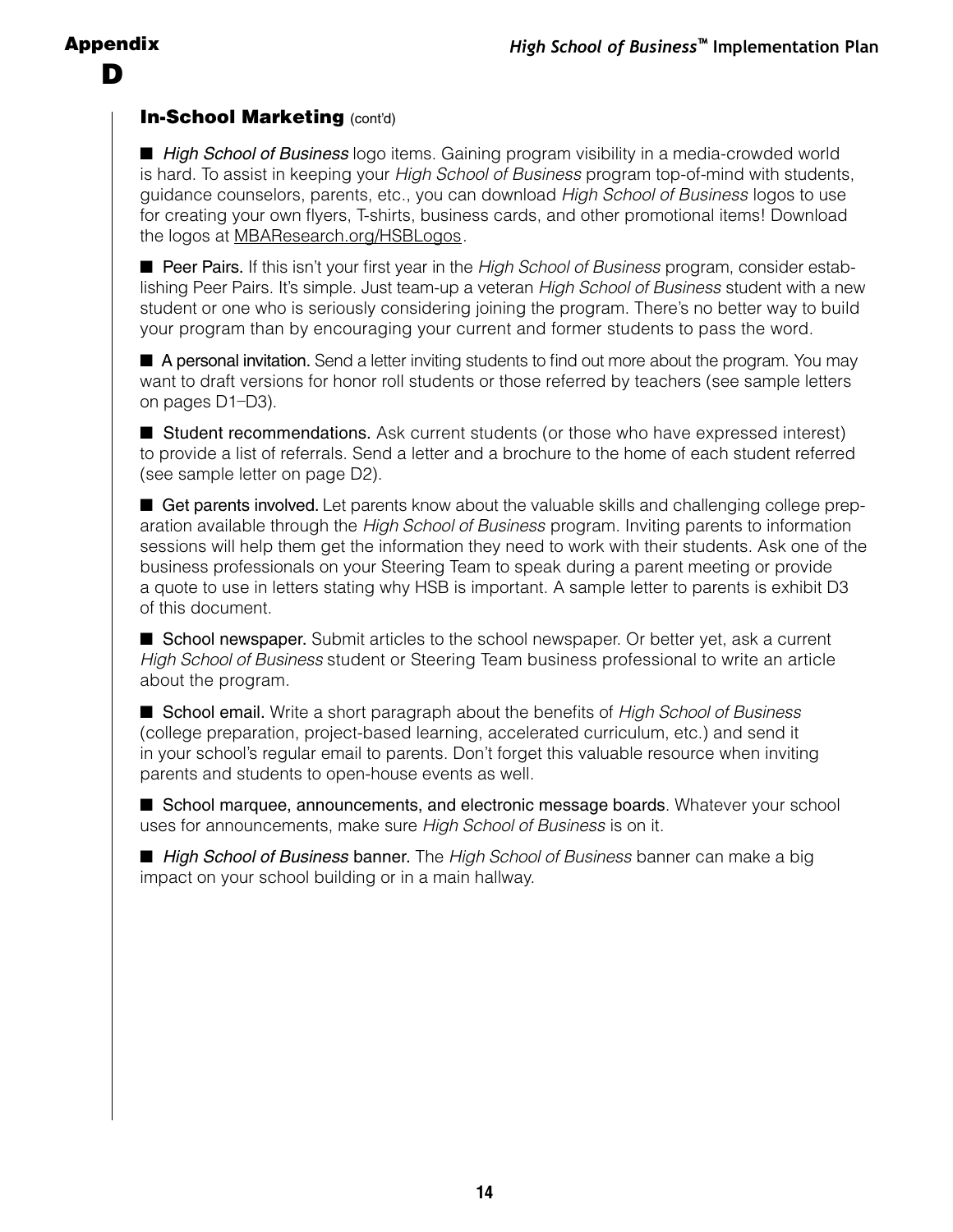| Date                                                                                                                                                                                                                                                                                                                                                        |
|-------------------------------------------------------------------------------------------------------------------------------------------------------------------------------------------------------------------------------------------------------------------------------------------------------------------------------------------------------------|
| Dear ______________ High School Honor Roll Student:                                                                                                                                                                                                                                                                                                         |
| Your dedicated effort has resulted in academic excellence.                                                                                                                                                                                                                                                                                                  |
| Soon you will be selecting courses for the ____________ school year. As an excellent student,<br>you are a good candidate for our new High School of Business <sup>™</sup> program.                                                                                                                                                                         |
| to excel in college business administration programs. If you are considering a college<br>major or minor in<br>• Business<br>• Management<br>• Marketing<br>• Finance<br>• Accounting<br>• Economics<br>you should consider High School of Business.                                                                                                        |
| Have you heard of project-based learning? Each of the High School of Business courses<br>challenges you with real-world hands-on business problems. Teachers serve as guides,<br>rather than lecturers, as you learn complex material en route to completing projects.<br>Up for a challenge with an element of fun? Then consider High School of Business. |
| Enclosed is a brochure about High School of Business. Please consider becoming part<br>of this important program. If you have any questions, please stop by room ________ or<br>email me at _____________.                                                                                                                                                  |
| Sincerely,                                                                                                                                                                                                                                                                                                                                                  |
|                                                                                                                                                                                                                                                                                                                                                             |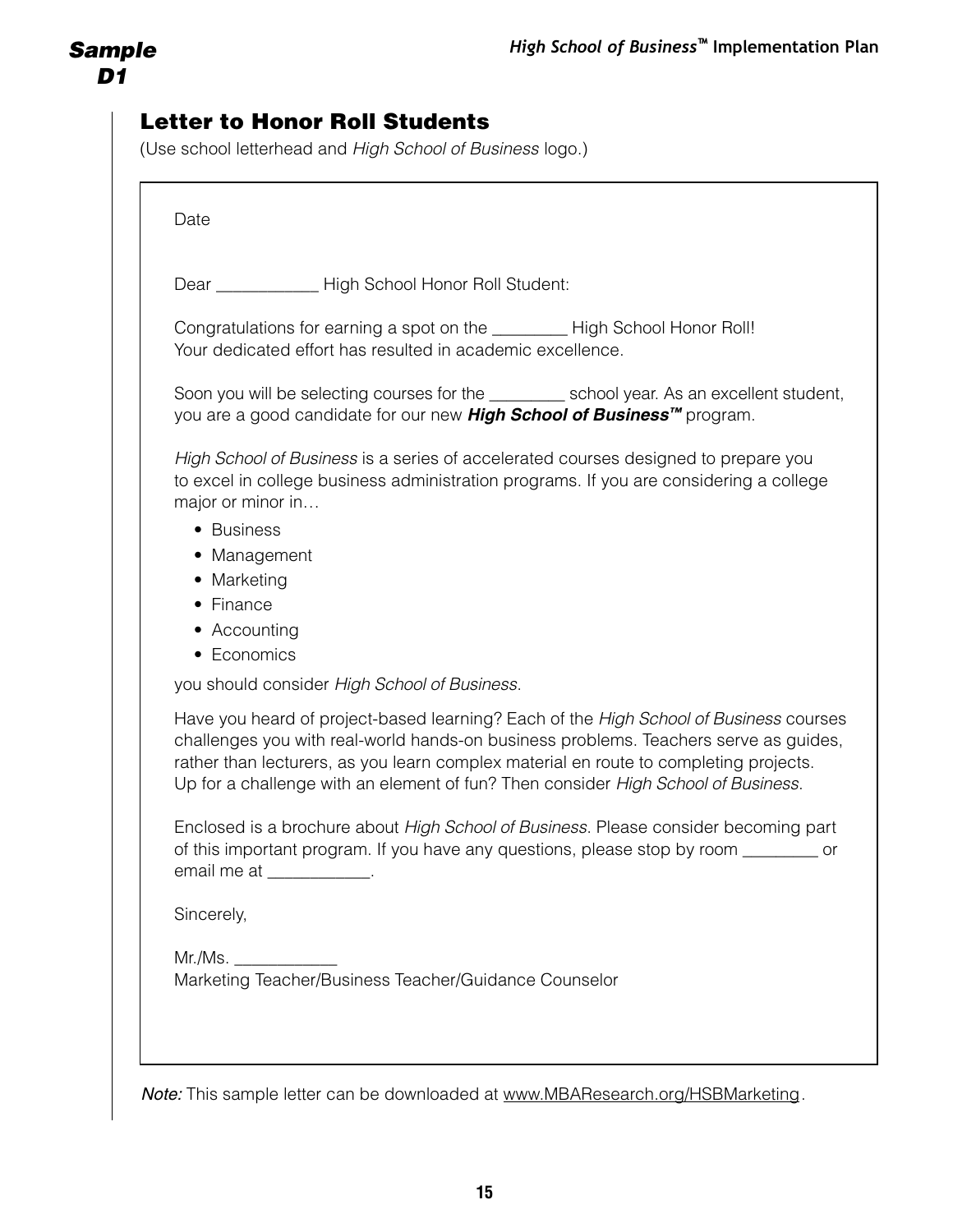## Letter to Student Referred by Teacher/Counselor/Another Student

(Use school letterhead and High School of Business logo.)

| Date                                                                                                                                                                                                                                                                                                                                                                         |  |
|------------------------------------------------------------------------------------------------------------------------------------------------------------------------------------------------------------------------------------------------------------------------------------------------------------------------------------------------------------------------------|--|
| $Dear$ :                                                                                                                                                                                                                                                                                                                                                                     |  |
| Soon you will be selecting courses for the ____________ school year. Your name<br>was submitted by (teacher/counselor/student) as a good candidate for our new<br>High School of Business <sup>™</sup> program.                                                                                                                                                              |  |
| High School of Business is a series of accelerated courses designed to prepare<br>you to excel in college business administration programs. If you are considering<br>a college major or minor in                                                                                                                                                                            |  |
| • Business<br>• Management                                                                                                                                                                                                                                                                                                                                                   |  |
| • Marketing<br>• Finance                                                                                                                                                                                                                                                                                                                                                     |  |
| • Accounting<br>• Economics                                                                                                                                                                                                                                                                                                                                                  |  |
| you should consider High School of Business.                                                                                                                                                                                                                                                                                                                                 |  |
| Have you heard of project-based learning? Each of the <i>High School of Business</i><br>courses challenges you with real-world hands-on business problems. Teachers<br>serve as guides, rather than lecturers, as you learn complex material en route to<br>completing projects. Up for a challenge with an element of fun? Then consider<br><b>High School of Business.</b> |  |
| Enclosed is a brochure about High School of Business. Please consider becoming<br>part of this important program. If you have any questions, please stop by room<br>or email me at ___________.                                                                                                                                                                              |  |
| Sincerely,                                                                                                                                                                                                                                                                                                                                                                   |  |
| Mr.Ms.                                                                                                                                                                                                                                                                                                                                                                       |  |
| Marketing Teacher/Business Teacher/Guidance Counselor                                                                                                                                                                                                                                                                                                                        |  |
|                                                                                                                                                                                                                                                                                                                                                                              |  |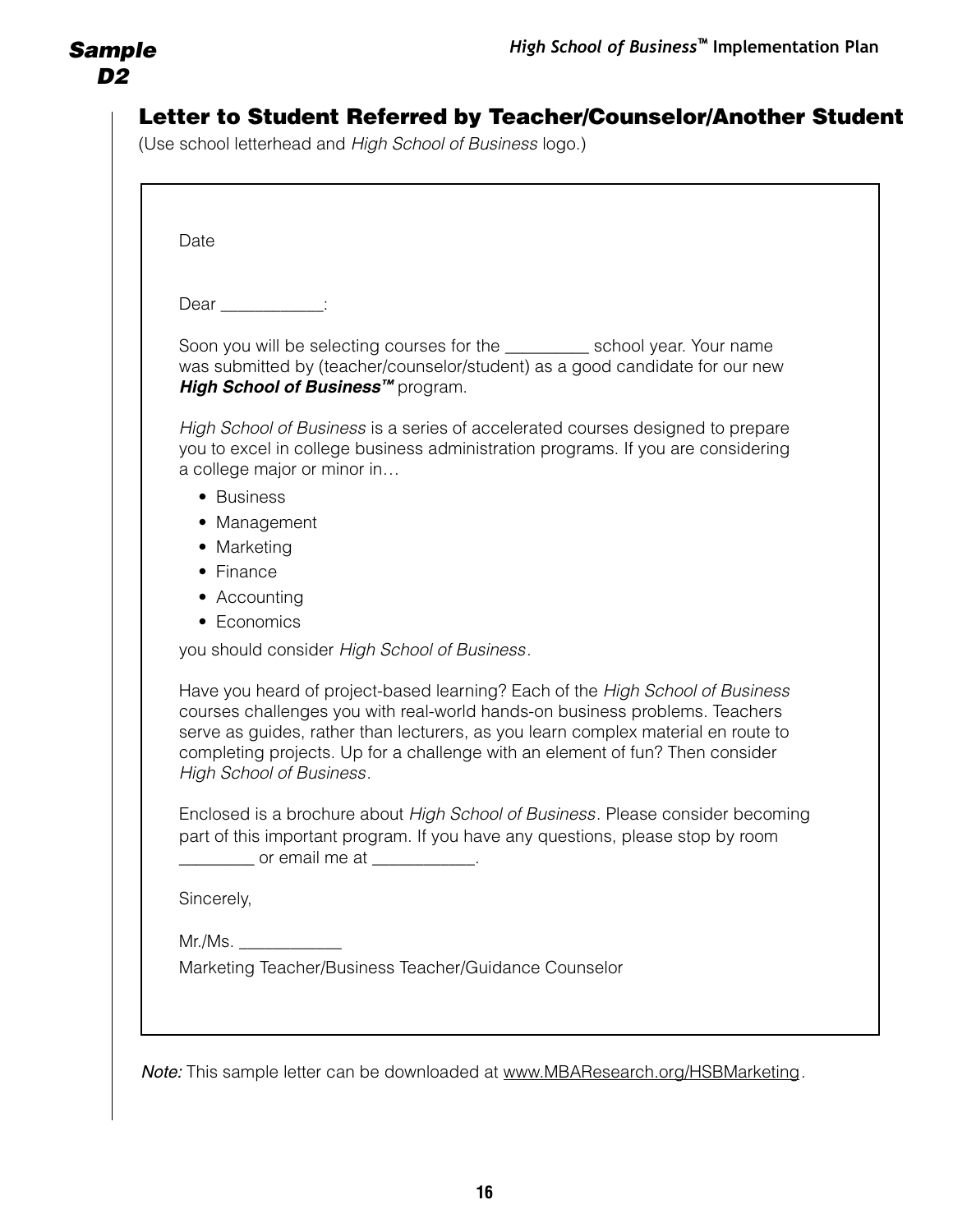## Letter to Parents

(Use school letterhead and High School of Business logo.)

**Date** 

To the Parent or Guardian of  $\qquad \qquad$ :

Soon the students here at \_\_\_\_\_\_\_\_\_\_\_\_\_\_\_\_\_\_\_\_\_High School will be selecting courses for the school year. As you begin to discuss with your student the course options available, I'd like to let you know about a new program we are offering. **High School of Business***™* is a challenging business administration program that prepares students to excel in college business programs.

Is your student considering a college major or minor in one of the following?

- Business
- Management
- Marketing
- Finance
- Accounting
- Economics

If so, please take the time to explore our High School of Business program.

High School of Business, students will experience a project- and problem-based learning environment in which they solve complex business problems. For example, they will understand how academics are used in the "real world" by drawing on their math skills to analyze financial reports and their English skills to deliver an oral presentation to a panel of local business professionals.

Please note: the courses in the program are intended to be challenging. They will stretch the minds of our students while preparing them for success in college and beyond.

A program brochure is included. Please contact me if you have any questions.

Sincerely,

\_\_\_\_\_\_\_\_\_\_\_\_\_

Title Phone: Email: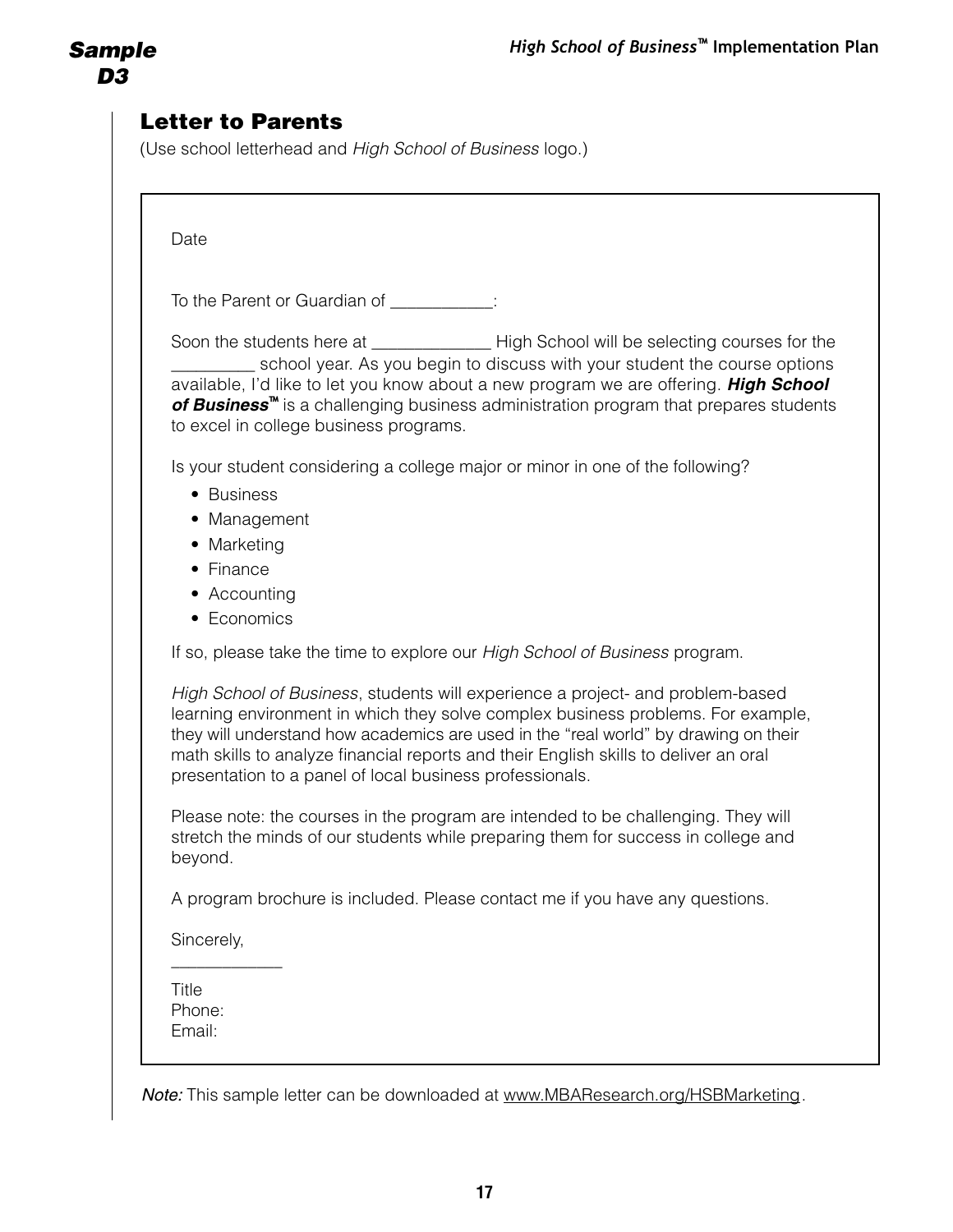(Insert school logo here)



By MBA Research

## **NEWS RELEASE**

**FOR IMMEDIATE RELEASE** (insert date here)

**CONTACT:** (insert school contact name here) (insert contact's phone no. here)

## **Educational Pioneers: \_\_\_\_\_\_\_\_\_\_\_\_ School Begins High School of Business***™* **Program**

**CITY, State – High School** announced today that it has been selected as a site for the **High School of Business** program. The program is designed to challenge students through an accelerated, project-based curriculum delivered in the context of business problems. Students completing the program will be positioned to excel in college-level business administration programs.

Students participating in High School of Business will take part in project-based learning, which incorporates the learning of required skills into the process of solving real-world business problems. Students will complete a series of at least six rigorous business administration courses. In addition, students will use technology in each course, hear from subject-matter expert guest speakers, complete an observational internship, and learn about business and community diversity through a partnership with a sister school.

Teachers and administrators are working together to ensure the students receive the best possible education through the program. This includes required professional development for all teachers who intend to teach High School of Business courses as well as the establishment of a High School of Business Steering Team. The Steering Team brings together teachers, administrators, and guidance counselors with local business executives and college faculty. This diverse group serves as the directors of the program.

(insert quote here from local administrator or Steering Team member)

High School of Business is a program of MBA Research, a non-profit organization specializing in educational research and the development of business and marketing curriculum for high schools and colleges. For more information about the High School of Business program at High School, contact (insert Steering Team contact person here) at  $\qquad \qquad -$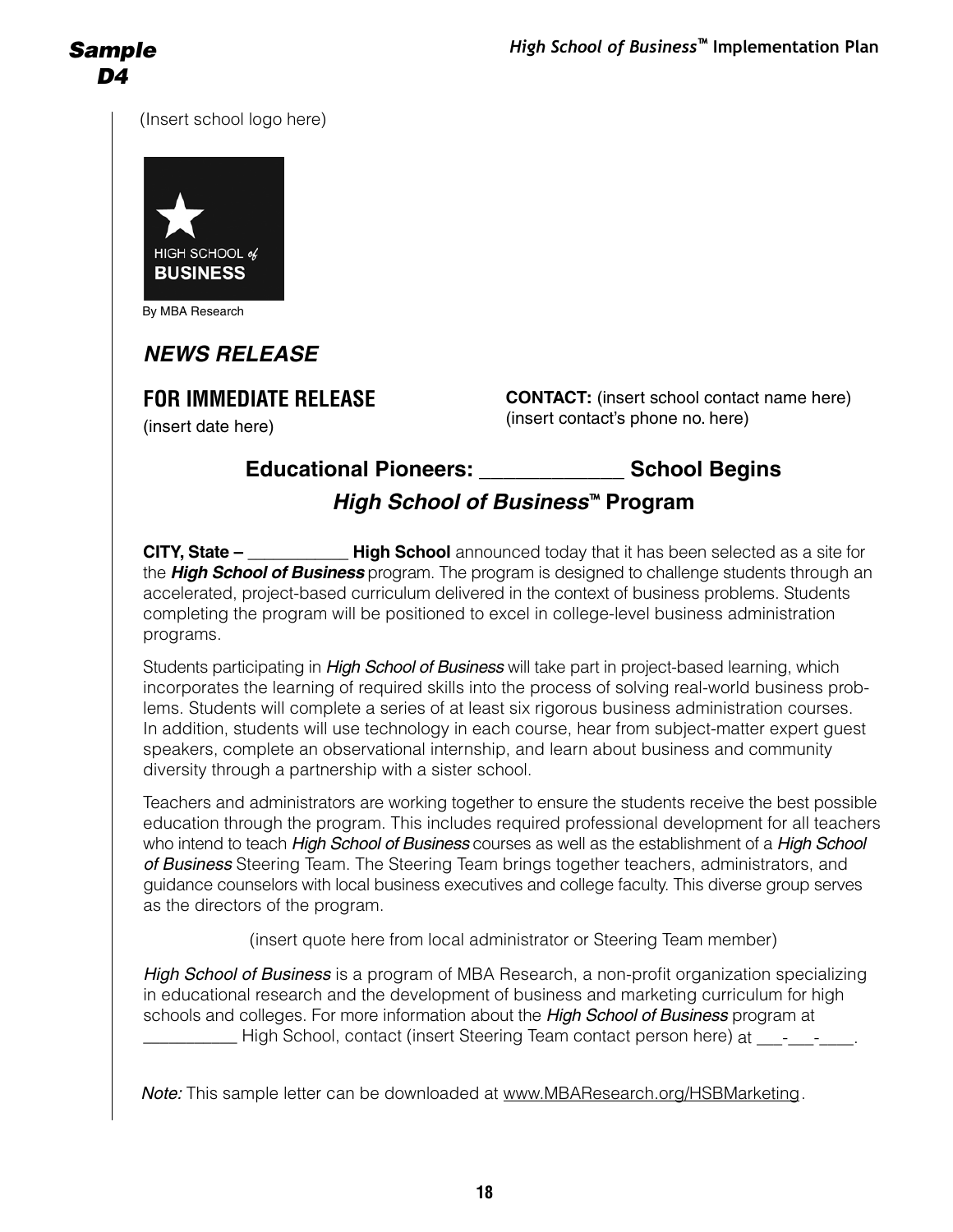### Counselor Information

Attention Counselors: Detailed information regarding your role in HSB will be explained during a webinar in early spring. More information will be emailed to you.

During a Steering Team meeting, the counselor should explain and discuss the scheduling and recruiting process for High School of Business (see Appendix D for recruiting ideas). The following information should be included:

- $\blacksquare$  Important dates for adding courses
	- ★ Deadlines for course catalog
	- ★ Timing for curriculum committee to approve new courses (if applicable)
- **n** Information needed for course catalogs
	- ★ Identify teacher of each course section
	- $\star$  Course descriptions
- $\blacksquare$  Scheduling sequence
	- ★ Students must take courses in the High School of Business program in a certain order because a) the curriculum builds with each course, and b) each course includes a chronological piece of the program-long project. The sequence is as follows:
		- 1. Principles of Business
		- 2. Business Economics
		- 3–5. Principles of Marketing (in any order)
		- 3–5. Principles of Management (in any order)
		- 3–5. Principles of Finance (in any order)
			- 6. Business Strategies
- Identification of students likely to benefit from High School of Business
	- a. Ask for Steering Team's input.
	- b. Are there other teachers who could suggest students? Perhaps  $8<sup>th</sup>$  grade teachers of advanced math or English courses.
	- c. Determine best route for communicating program's benefits with students.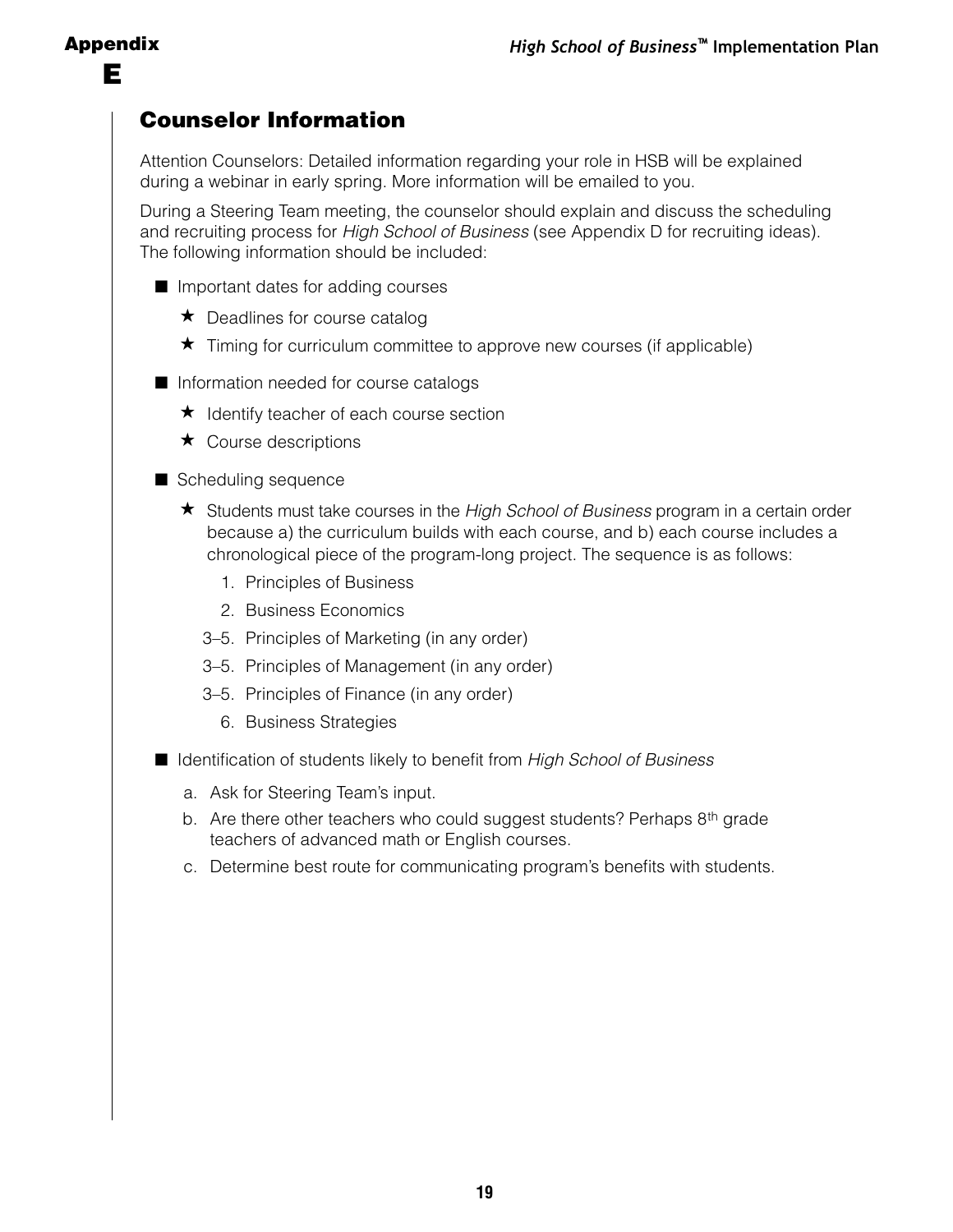### Value-Added Options

Although not included as part of the program, MBA Research encourages schools to investigate and select one or more of the following options:

- College credit agreements with local institutions of higher education
	- ★ Schools are encouraged to seek out local college and university partners.
	- **★** Sample agreements available upon request
- $\blacksquare$  National credit agreement
	- ★ Students who successfully complete the six required HSB courses are eligible for college credits if they attend one of our national university partners [\( MBAResearch.org/HSBCollegeCredit](http://MBAResearch.org/HSBCollegeCredit) ).
- $\blacksquare$  Honors-level weighting
	- ★ Schools may choose to pursue weighted scoring. Program rigor has enabled some schools to offer this option.
	- ★ Dependent upon each district's state and local guidelines
- A·S·K Certification
- **★** The A•S•K Business Institute offers certification of core and specialized business skills and concepts.
	- ★ High School of Business completers will be well-prepared for the A•S•K exam.
	- ★ A fee is charged per student taking the exam. See [www.askinstitute.org](http://www.askinstitute.org) for more information.
	- College Level Examination Program (CLEP)
		- ★ CLEP exams give college credit for knowledge or experience gained prior to college.
		- ★ The *High School of Business* program has been designed to help prepare students to take the CLEP exams for Principles of Marketing and Principles of Management.
		- ★ Each college or university develops its own policies regarding CLEP. Be sure that students explore these rules at the college or university each plans to attend.
		- ★ CLEP exams are administered through College Board, which charges an assessment fee (currently set at \$89 per exam). See [www.collegeboard.com/clep](http://www.collegeboard.com/clep) for more information.
	- $\blacksquare$  Transcript documentation
	- $\blacksquare$  Diploma documentation (if available through your school)
	- $\blacksquare$  Digital badges
		- ★ Digital badges are awarded to students scoring 70% or above on an HSB final exam.
		- ★ Each badge links to information detailing the learning outcomes mastered by the student. Students can use these badges to showcase their achievement online or on their college applications. Learn more at **MBAResearch.org/DigitalBadges**.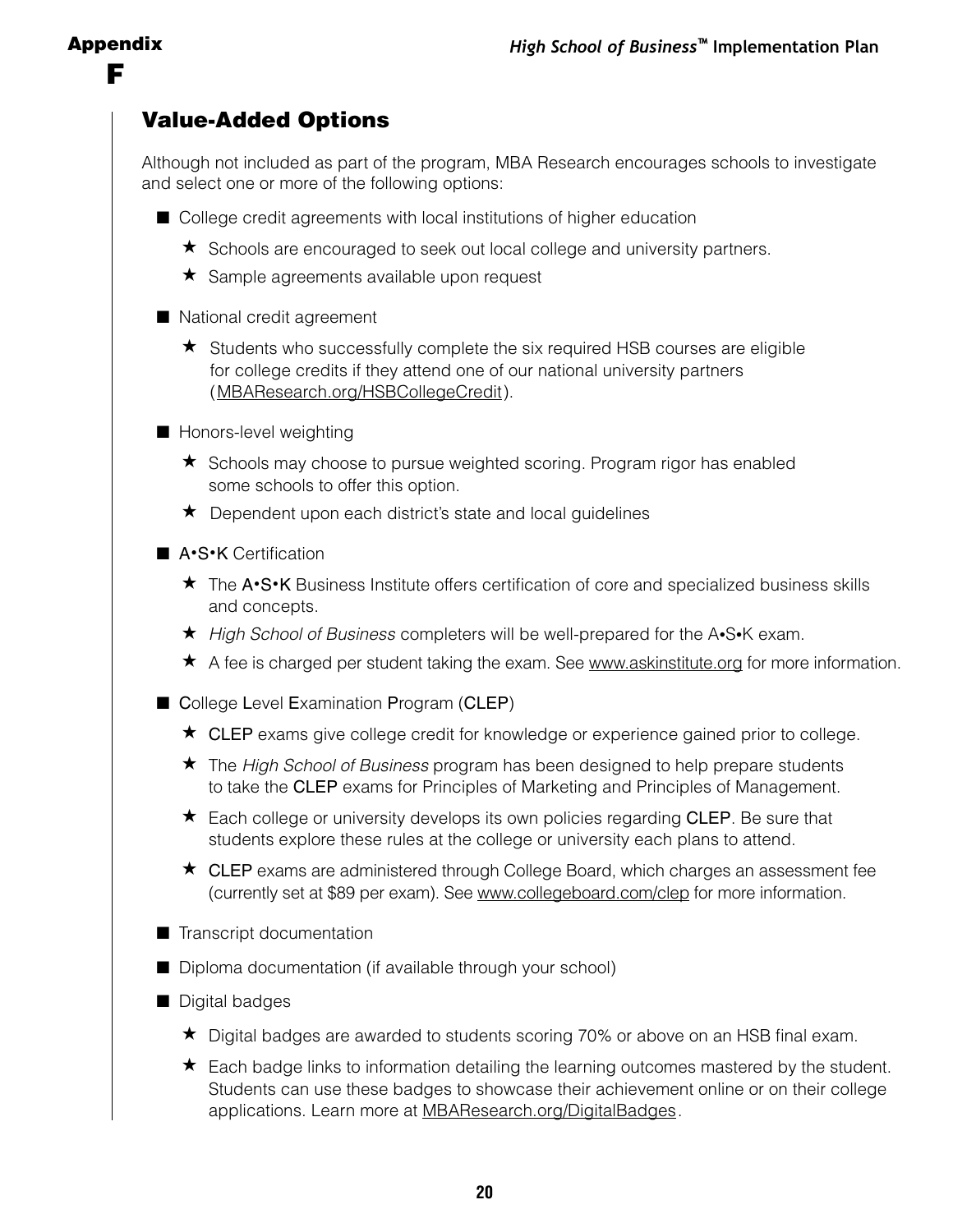## Providing Stakeholders with Information

The Steering Team's enthusiasm and conviction for High School of Business are the most powerful tools for promoting the program. MBA Research is committed to assisting in this process through the creation of promotional and informational literature that can be used by the Steering Team to share the program with administrators, local business professionals, other teachers, and parents.

Promotional items, such as brochures, posters, and PowerPoint presentations, are available on the HSB For Participating Schools page of the website at [www.MBAResearch.org/F](http://www.MBAResearch.org/ForParticipatingSchools)orParticipatingSchools .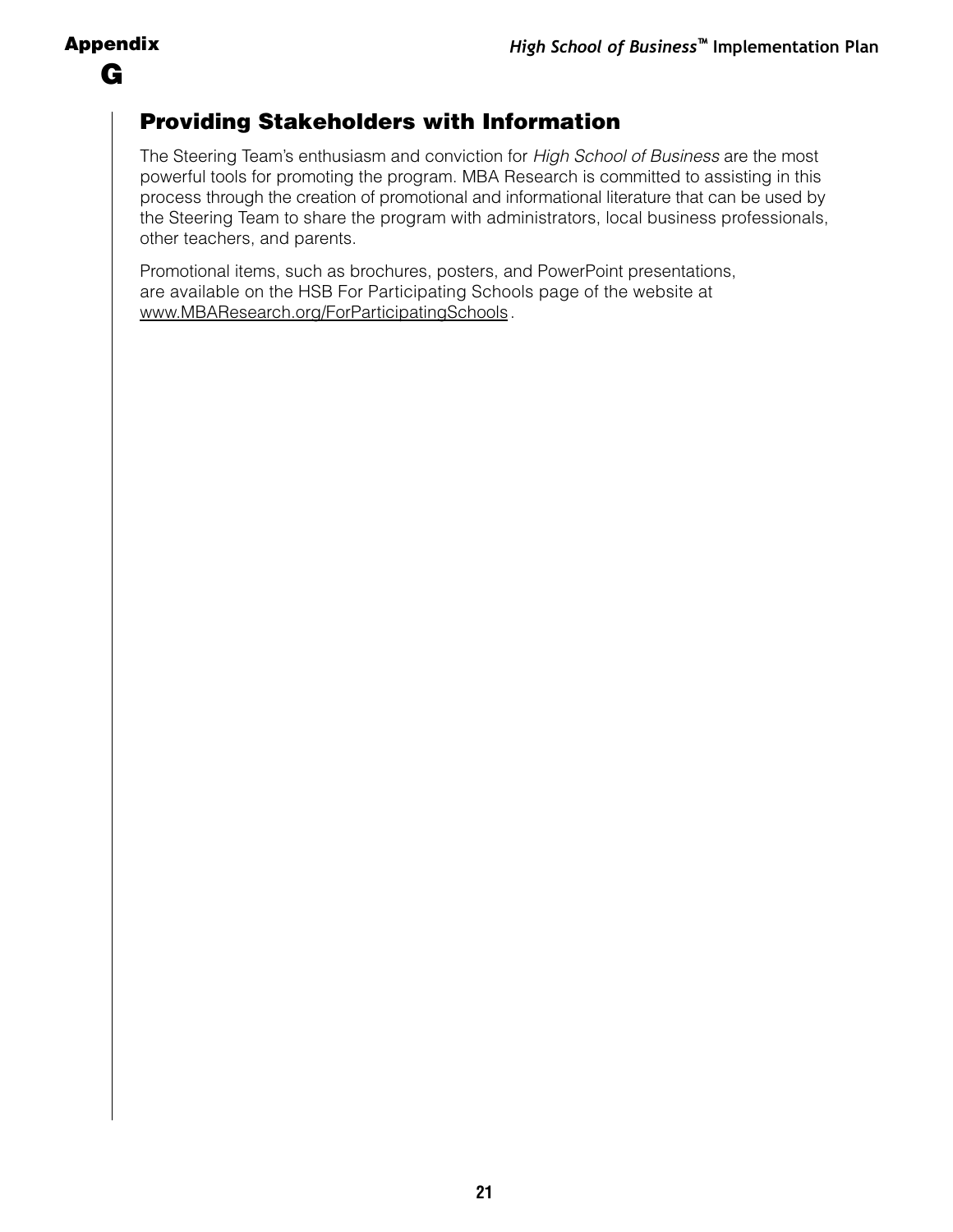### Appendix H

## Adding Excitement to Your Startup

Your school has selected to offer a unique experience for its students. Don't let the start of your program go unnoticed. Build student enthusiasm by kicking off the year with exciting—and relevant—events. The program's emphasis on solving real projects in teams lends itself to hands-on events that can build momentum for not only enrolled students but also the entire student body. Below are some ideas received from High School of Business teachers and MBA Research staff.

#### $\blacksquare$  Team-building workshop

- **★** Put teams of 3–4 students each through several fun, active events. Save your debriefing discussion for the next class day. Mix up the teams frequently so students get to know each other.
- ★ Hold the workshop outside. The different environment increases the uniqueness factor along with building curiosity as other students wonder what class is having so much fun.
- ★ Activity ideas can be found in the Leadership course guide your school will receive if offering the program. But don't hesitate to come up with more ideas on your own. Does a local college or YMCA have a climbing wall or other activities that might build teamwork? Be sure to discuss this in your Steering Team meeting. The business executives and college faculty may have great ideas for the workshop.

#### $\blacksquare$  Field Trip

- $\star$  No one takes a field trip during the first day (week) of school, right? That's just the reason why a High School of Business field trip to a local business sends the message that this program is no typical class.
- **★** Work with the business executives on your Steering Team to plan a visit to a local business. While there, be sure your students get the message that business executives believe in the program and support it. Touring a larger facility and hearing from a diverse group of executive-level speakers works well to communicate the program's connection with the business world.

#### $\blacksquare$  Guest speakers

- **★** How many courses at your school can boast a whole Steering Team working behind the scenes? Let your students know about this support mechanism by inviting members of the Steering Team (especially business executives and college faculty) to start the class. Shake things up by not reviewing class rules, etc. at the start of class. Instead, have the Steering Team explain the importance of the program and what the students can expect from it.
- $\star$  Add more sizzle to the day by asking the guest speakers to engage with the students in team-building activities. The college representative could also give the students some glimpses into college life via videos or a brief presentation.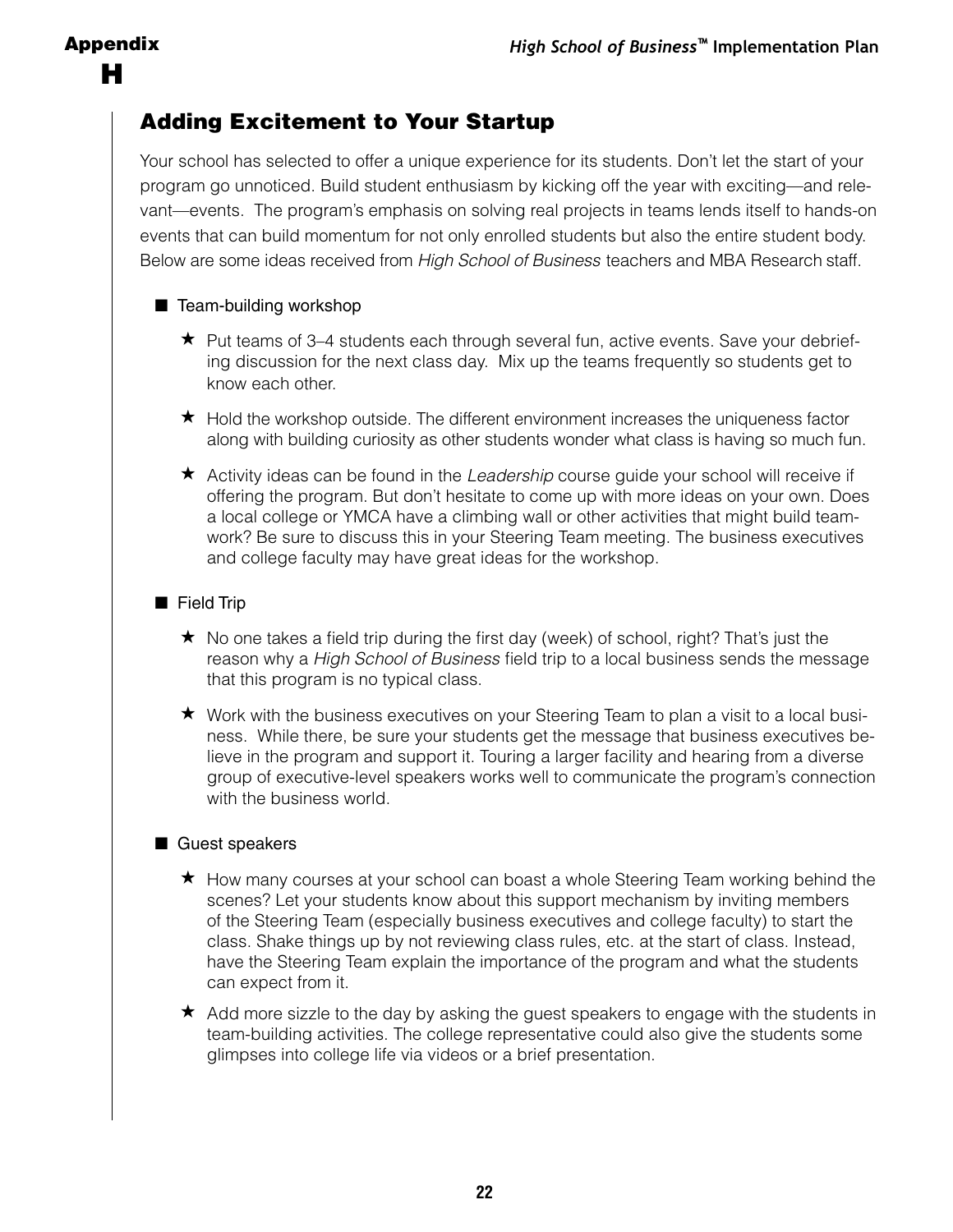### Appendix H

#### $\blacksquare$  Extending beyond the classroom

- **★** Hang High School of Business banner in a prominent location in the school.
- $\star$  Invite local press to the kick-off.
- $\star$  Post any press that the program has received in a prominent location in the school.
- $\star$  Post kick-off photos to the school's website.
- **★** Post on social media about your High School of Business program.
- $\star$  Send your HSB news to us to share with the world!

#### **n** Other ideas:

- $\star$  Have a barbecue. Grill burgers and create a festive atmosphere to welcome students, parents, and school personnel into the HSB program. Invite steering team members and others to set up booths (e.g., local college with key chain giveaways).
- **★** Picture yourself as a leader. Using Fortune's "[World's 50 Greatest Leaders"](https://fortune.com/worlds-greatest-leaders/) article, ask students to pick the leader most like him/her. Ask each to give a brief presentation. Keep these creative and fun.
- $\star$  Try a fun quiz. At [www.similarminds.com](http://www.similarminds.com), visitors can take just-for-fun quizzes, such as the Leader Personality Test. The site also includes serious tests about career choice, personality type, and many others.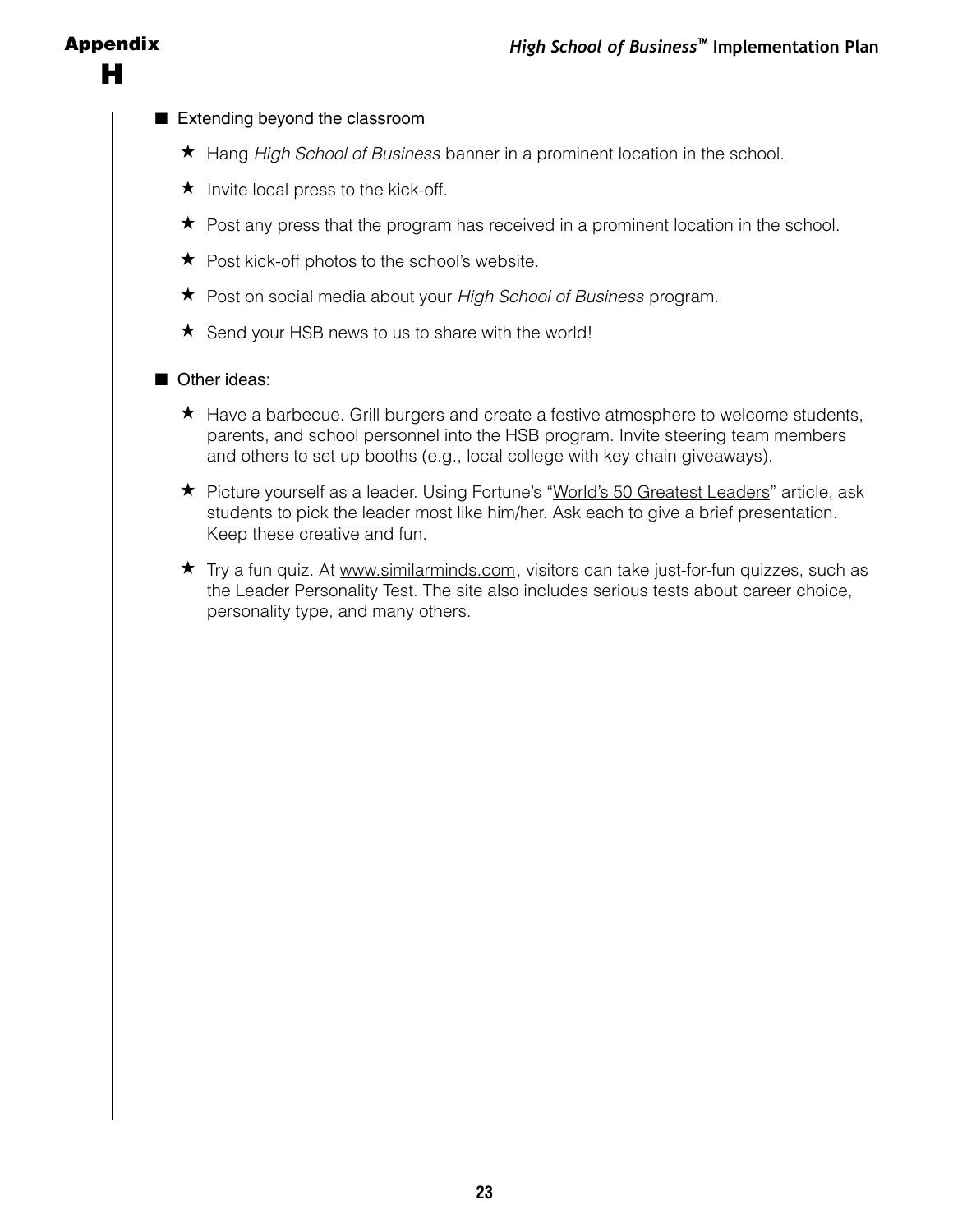## Classroom Equipment and Materials

| Item                                                   | <b>Details</b>                                                                                                                                                                                                                   | Required/<br>Recommended                         |
|--------------------------------------------------------|----------------------------------------------------------------------------------------------------------------------------------------------------------------------------------------------------------------------------------|--------------------------------------------------|
| Computer access<br>for students                        | Microsoft Word, Excel, and PowerPoint (or similar)                                                                                                                                                                               | Required                                         |
| Internet access<br>for students                        | Students will regularly (usually daily) conduct Internet<br>$research1$ .                                                                                                                                                        | Required                                         |
| Classroom<br>resource library                          | Students will regularly conduct research as part of their<br>projects. Single copies of subject-related textbooks<br>should be available for each High School of Business<br>course. Lists of suggested textbooks are available. | Required                                         |
| Whiteboard(s)                                          | Used to create and refine each class' master project<br>schedule in certain courses. Teachers who teach multiple<br>sections may need more than one whiteboard.                                                                  | Recommended                                      |
| Digital storage                                        | Flash drives or a dedicated drive where students can<br>store completed projects and work-in-progress.                                                                                                                           | Recommended                                      |
| Digital camcorder<br>or mobile phone<br>video recorder | Student-created videos are developed within<br>certain projects.                                                                                                                                                                 | Required, but<br>need not be<br>dedicated to HSB |
| Video editing<br>sofware                               | Student-created videos are developed within<br>certain projects.                                                                                                                                                                 | Required,<br>but need not be<br>dedicated to HSB |
| Projector                                              | Students frequently give group presentations using<br>PowerPoint and other visual aids.                                                                                                                                          | Required                                         |

<sup>1</sup> Your school's technology staff may need to alter "net nanny" settings in HSB classrooms. These blocking services often restrict websites that students will need to conduct business research, such as Google and MSN.com.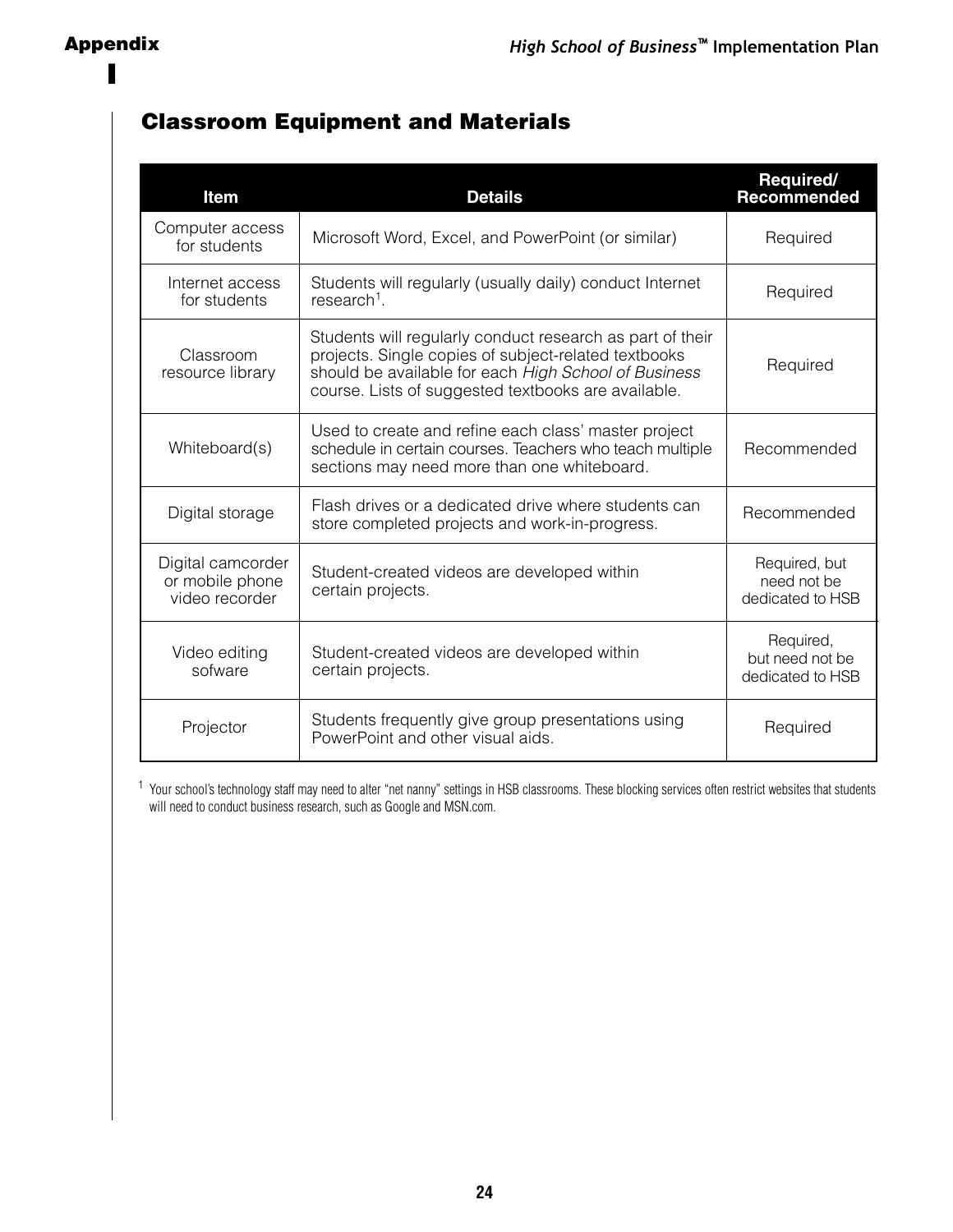#### **Classroom Equipment and Materials (cont'd)**

| Item                | <b>Details</b>                                                                                                                                                                              | Required/<br>Recommended |
|---------------------|---------------------------------------------------------------------------------------------------------------------------------------------------------------------------------------------|--------------------------|
| Calculators         | Select HSB courses require students to make<br>mathematical calculations.                                                                                                                   | Recommended              |
| <b>Binders</b>      | Many HSB teachers find it helpful to provide students<br>or teams of students with binders for storing project<br>information.                                                              | Recommended              |
| Telephone<br>access | Students will communicate occasionally with local busi-<br>ness people during most classes. A classroom telephone<br>or permission to use student cell phones in the class<br>is necessary. | Required                 |
| Printer             | Students frequently print online research, reports,<br>and other data.                                                                                                                      | Required                 |
| Webcam              | Students occasionally communicate with their HSB<br>peers across the country. A webcam provides a visual<br>interface for these discussions.                                                | Recommended              |
| Flexible<br>seating | Teamwork is used often in HSB courses. Ideally,<br>classrooms are set to accommodate teams of 4-5<br>students as well as individual online research.                                        | Recommended              |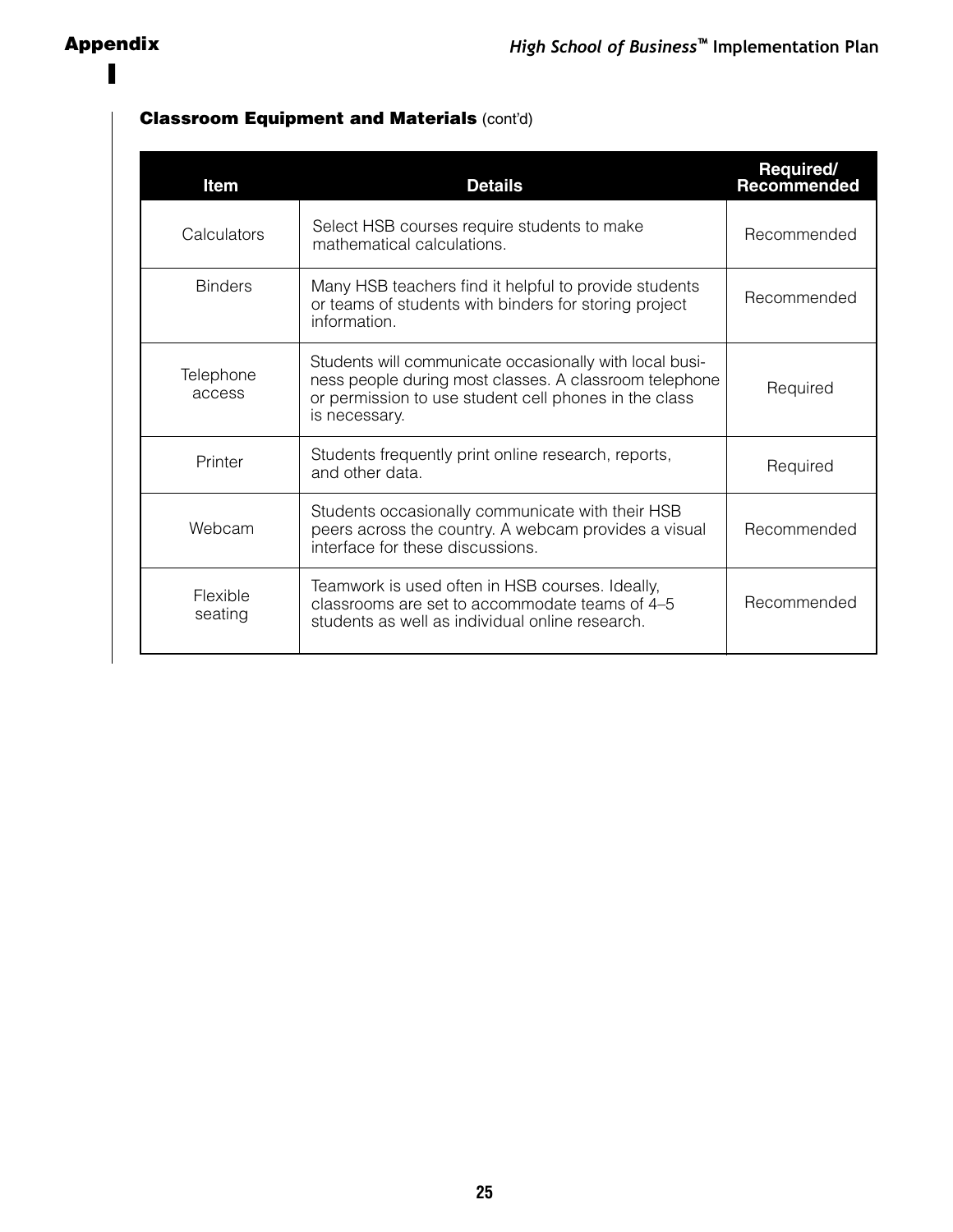#### Appendix

| By MBA Research<br><b>Steering Team Subcommittee Preferences</b>          |
|---------------------------------------------------------------------------|
| College credit opportunities for students                                 |
| Community marketing and promotions                                        |
| In-school communications/recruiting                                       |
| Guest speakers/observational internships/expert audiences                 |
| Other value-added options (honors-weighted scoring, certifications, etc.) |
|                                                                           |
|                                                                           |
|                                                                           |
|                                                                           |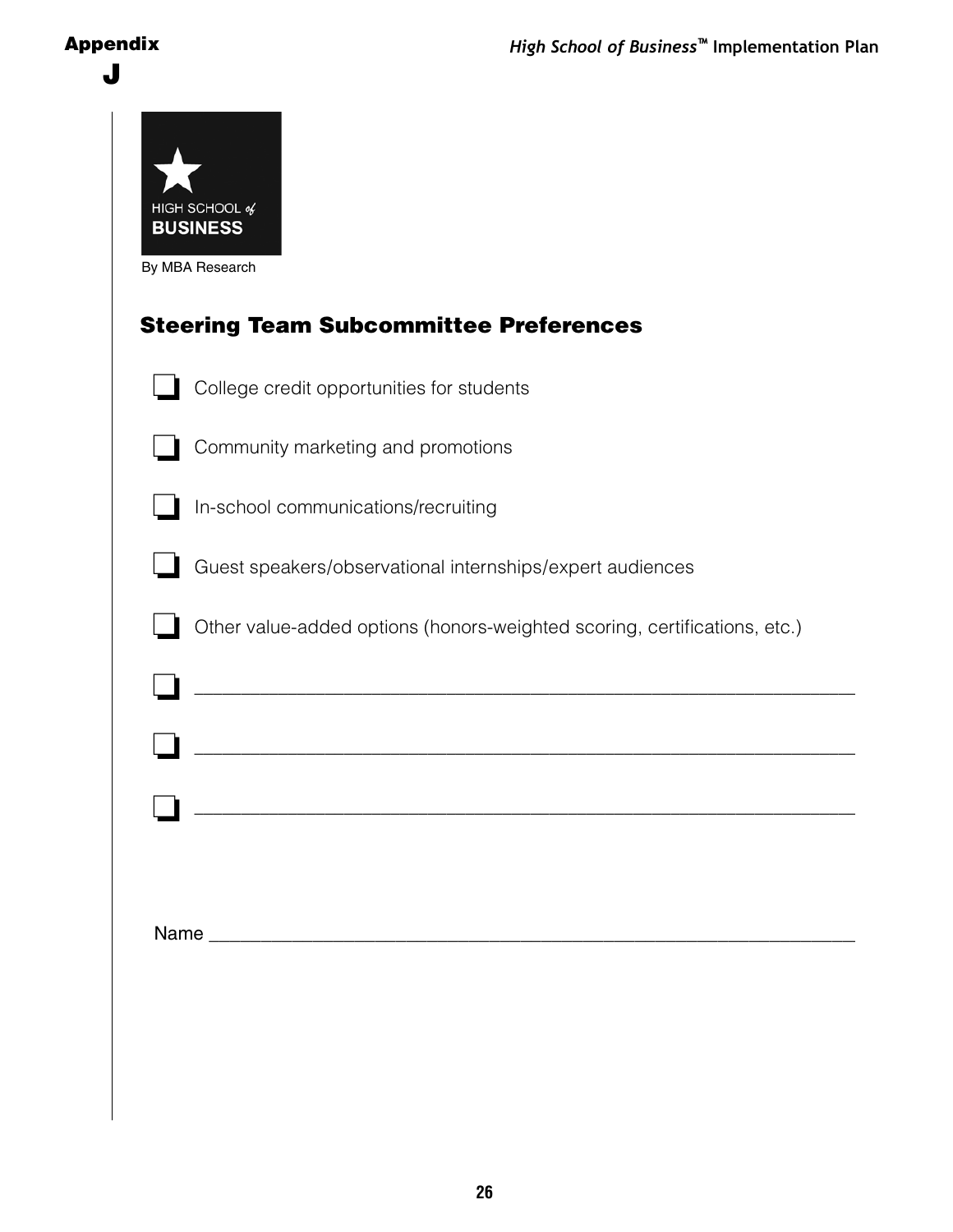### Appendix K



By MBA Research

## Explaining *High School of Business*

As a High School of Business resource in your school, you will be asked by parents, teachers, students, and administrators to explain the program. The following bullet points can help you in your role as a local High School of Business expert:

- ★ The mission of *High School of Business* is to prepare students with the business knowledge and 21<sup>st</sup> Century Skills to excel in college-level business administration programs and the workforce.
- ★ High School of Business is a program of the Marketing & Business Administration Research and Curriculum Center (MBA Research), a non-profit organization dedicated to supporting education for and about business and marketing.
- ★ High School of Business courses are taught using project- and problem-based pedagogy; in other words, students actively complete projects and solve problems in each course.
- ★ High School of Business courses are rigorous, yet the hands-on aspect makes them fun as well.
- $\star$  Your school's teachers receive ongoing training related to the curriculum and the changing business world.
- $\star$  Your school's teachers, counselors and administrators have access to the *High School* of Business network (both the national program office and other school sites) for professional support.
- $\star$  Your school has formed partnerships with the business community and local college/ university faculty as part of providing the best possible business education for your students.
- ★ Locally, your High School of Business program is implemented through a Steering Team, which consists of teachers, administrators, guidance counselors, local business professionals and college representatives.
- ★ High School of Business has six required courses: Principles of Business, Business Economics, Principles of Marketing, Principles of Finance, Principles of Management, and Business Strategies. Your school may have elected to offer two optional courses: Leadership and Wealth Management.